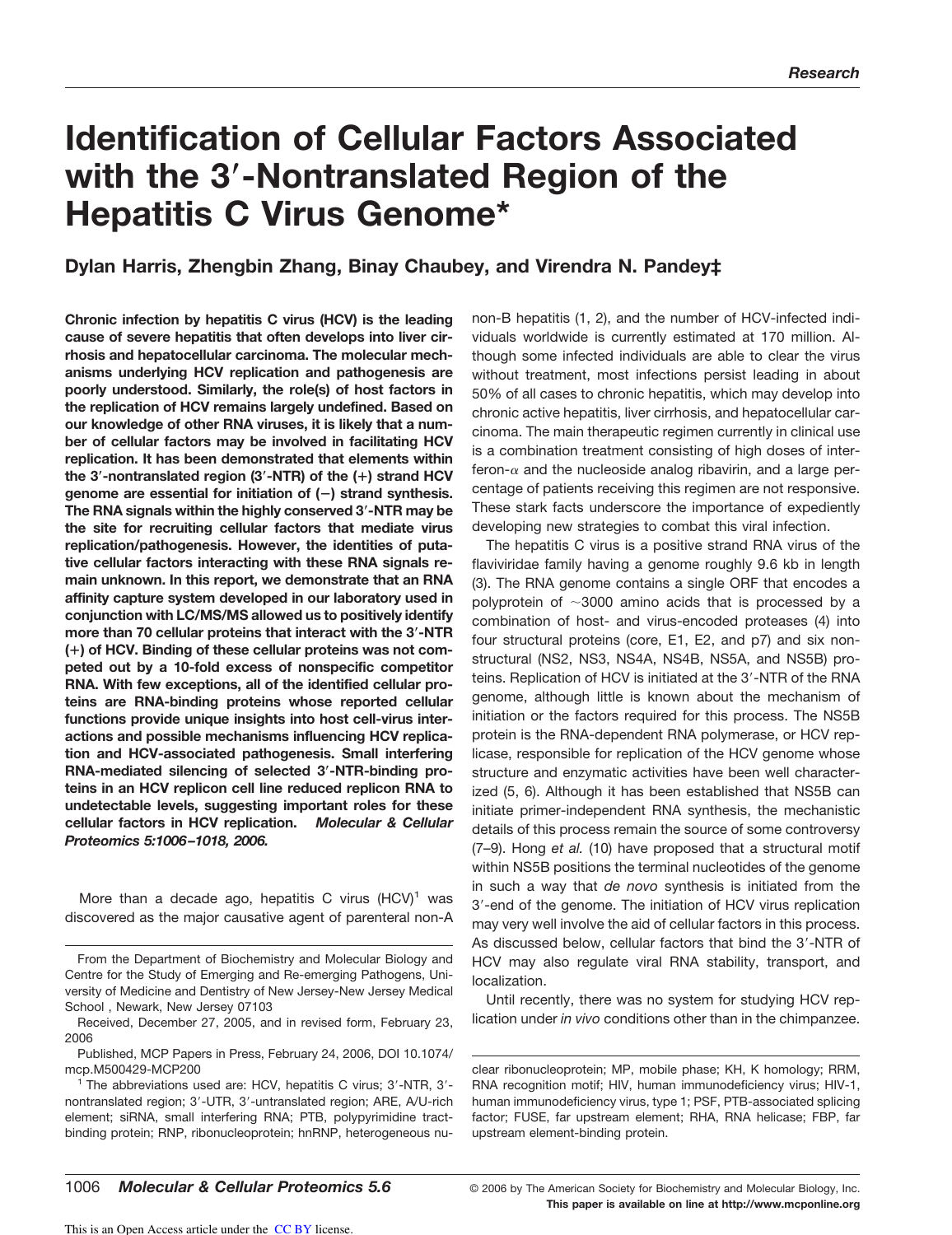

FIG. 1. **The predicted secondary structure of HCV 3-NTR ().** The 3'-NTR contains three structurally distinct domains: (i) an upstream variable region folded into two stem-loop structures designated as *VSL1* and *VSL2*, (ii) a large poly(U)/UC tract, and (iii) a highly conserved 98-nucleotide 3'-terminal segment that forms three stemloop structures designated as *SL1*, *SL2*, and *SL3*. Both poly(U)/UC tract and 98-nucleotide conserved segments are required for infectivity (15, 32) and viral replication (16, 17).

Therefore, examining the precise role(s) of either RNA signals or proteins involved in replication presented a formidable challenge. Lohmann *et al.* (11) were the first to report development of a subgenomic HCV dicistronic RNA that replicated efficiently in cell culture. Subsequently other groups also reported that subgenomic replicons of HCV were maintained in cell culture systems, some of which revealed adaptive mutations in NS3, NS5A, and NS5B that further enhanced replication capacity (12–14). Therefore, it is now possible to study various aspects of HCV replication and pathogenesis in cell culture, although the absence of the HCV structural genes in the subgenomic replicons prevents a comprehensive view of HCV biology and virus-host interactions. The replicon system has been used to identify conserved regions in the 3'-NTR of HCV required for viral replication (15–17), although the exact function(s) of these RNA signals remains unclear.

The conserved nontranslated 5'- and 3'-terminal regions of the viral genome have multiple regulatory elements that are essential for viral replication and expression of viral genes. Although the 5'-NTR of HCV contains the internal ribosomal entry site required for cap-independent translation of HCV RNA (18), the 3'-NTR is also predicted to be highly structured (Fig. 1) and is the site for initiation of viral replication (7). In addition to proteins associated with the translational machinery, several proteins have been reported to interact with the 5--NTR, including polypyrimidine tract-binding protein (PTB) (19–21), La autoantigen (22), nucleolin (23), and EIF2B $\gamma$  (24). Previous investigations have also reported some cellular proteins associated with the 3'-NTR of HCV, namely PTB, (25-27) heterogeneous nuclear ribonucleoprotein C (hnRNP C) (28), La autoantigen (29, 30), and HuR protein (31). In efforts to elucidate the structure and composition of the nucleoprotein complex at the 3'-NTR of HCV, we developed a novel RNA affinity capture system in which a biotinylated oligonucleotide is annealed to one end of a runoff transcript corresponding to

the (+) strand 3'-NTR of HCV. Subsequent immobilization of this partial duplex on paramagnetic streptavidin-coated beads and incubation with hepatocyte extracts allowed us to isolate cellular proteins bound to the 3'-NTR RNA. One-dimensional SDS-PAGE followed by tryptic digest of selected bands and LC/MS/MS analysis positively identified more than 70 cellular proteins that bind with high affinity to the 3'-NTR of HCV. Although some of the proteins we identified may represent irrelevant interactions with the HCV RNA, some have already been implicated in the life cycles of other viruses, and yet others surely represent novel insights into the protein machinery utilized by HCV in its replication strategy.

# EXPERIMENTAL PROCEDURES *Plasmids and Oligonucleotides*

A 243-bp fragment of the 3'-terminal region of the HCV genome (32) was cloned in the pET3b vector (Novagen, Inc.) 65 nucleotides downstream of the T7 promoter in between NdeI and BamHI sites to generate pVP506. The transcript prepared after linearizing pVP506 with BamHI contains an additional 65-nucleotide flanking sequence derived from the plasmid upstream of the 3'-NTR. For hybridization to the 5'-flanking sequences of the 3'-NTR runoff transcript, we synthesized a 39-mer oligonucleotide with the sequence 5'-GTA TAT CTC CTT CTT AAA GTT AAA CAA AAT TAT TTC TAG-3' having biotin conjugated to the 3'-terminal G nucleotide.

# *Preparation of Transcripts*

The 308-base 3'-NTR runoff transcripts were generated following linearization of the pVP506 plasmid with BamHI using the T7 transcription kit from Roche Applied Science. The 311-base transcripts encoding the 3'-untranslated region of the human collagen gene *COL1A2* were prepared using SP6 RNA polymerase (Invitrogen) following linearization of the plasmid (33) with PstI. Following treatment with RNase-free DNase I to remove template DNA, the RNA was precipitated with lithium chloride and resuspended and stored in RNase-free water containing 40 units/ml SUPERaseIN RNase inhibitor (Ambion) at  $-80$  °C.

# *Cell Culture and Preparation of Hepatocyte Cell Extracts*

Huh7 and En5-3 cells, a clonal cell line derived from Huh7 (34), were grown in Dulbecco's modified Eagle's medium supplemented with 10% fetal calf serum, 2  $\mu$ g/ml blasticidin (Invitrogen), penicillin, and streptomycin. Cell extracts from hepatocytes (Huh7 or En5-3) were prepared using the procedure of Dignam *et al.* (35) and stored under liquid nitrogen. Briefly cells were homogenized in 250 mm sucrose, 10 mm HEPES (pH 8.0), 2 mm PMSF, 50 mg/ml antipain, 0.5 mg/ml leupeptin, 0.7 mg/ml pepstatin. For subfractionation of cell homogenate, the homogenate was centrifuged successively at  $3000 \times g$ , 10,000  $\times g$ , and 50,000  $\times g$ , and the 10,000  $\times g$  and 50,000 *g* pellets were suspended in buffer containing 0.5% Nonidet P-40 for 1 h at 4 °C and then centrifuged at 10,000  $\times$  g and 50,000  $\times$ g, respectively. The supernatants were dialyzed against 20 mm HEPES, pH 8.0, 0.5 mm DTT, 0.5 mm PMSF, 10% glycerol at 4 °C for 3–5 h. The 10,000  $\times$  g extract was stored as mitochondrial extract, whereas the 50,000  $\times$  g extract was stored as endoplasmic reticulum extract and stored under liquid nitrogen. Supernatant from the post-50,000  $\times$  g fraction (soluble cytosolic fraction) was used in the binding experiments. Protein concentrations in each extract were determined by Bradford assay (Bio-Rad).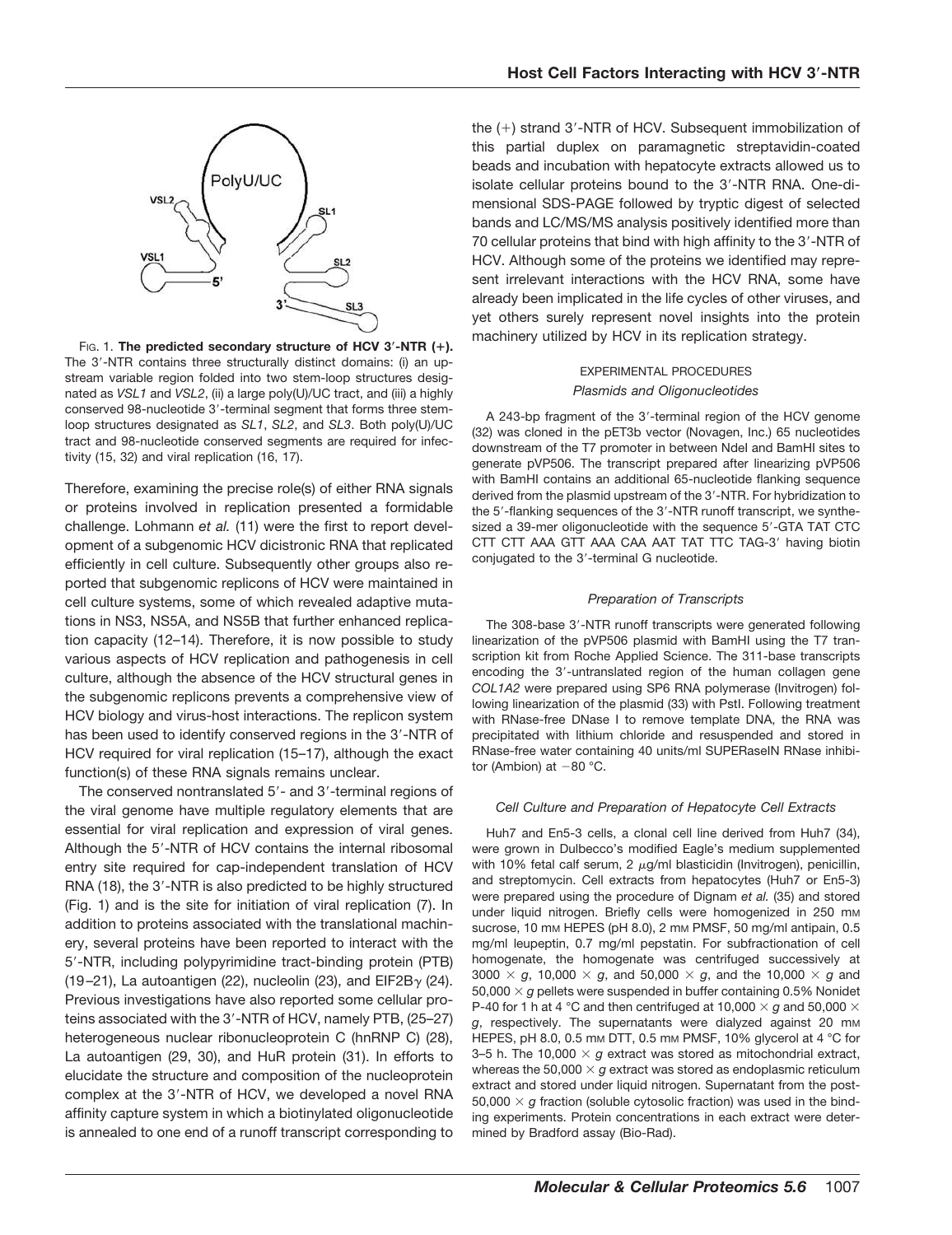### *RNA Affinity Capture Experiments*

For small scale experiments we used 20  $\mu$  of En5-3 cell extract, 75  $\mu$ l of the streptavidin-coated paramagnetic bead suspension (Dynal, Inc.), and 100 pmol of RNA:39-mer duplex. The experiments scaled up for proteomic analysis were  $5 \times$  for each of these constituents. Briefly the 3'-NTR runoff transcript was annealed to the 5'-biotinlabeled 39-mer DNA oligonucleotide. The streptavidin bead preservative solution was removed by magnetic separation, beads were washed two times with binding buffer containing  $1 \times$  protease inhibitor mixture (mini-EDTA-free, Roche Applied Science), 1 mm DTT, 100 mm NaCl, 20 mm HEPES, pH 7.5, 20 units/ml SUPERaseIN (Ambion) and were mixed with the RNA:39-mer duplex. This mixture was incubated on ice in binding buffer for 30 min to immobilize the RNA:39 mer duplex on the beads. The buffer solution was removed, and En5-3 cell extracts were then mixed with the beads to capture proteins binding the 3'-NTR RNA. Beads were incubated with the cell extracts on ice for a total of 1 h with occasional gentle vortexing. For competition experiments, a 10-fold molar excess of MS2 RNA (Roche Applied Science) was added to the cell extracts prior to incubation with the beads, and for poly(rU) competition, a 2-16-fold molar excess of polyuridylic acid (Amersham Biosciences, average length 250 nucleotides) was added. Competition experiments with 3'-UTR RNA of human collagen gene were also performed by addition of the competitor (20–100 pmol) to the cell extracts prior to incubation with NTR-bound beads. After the incubation, beads were washed three times with the binding buffer. Elution was done by adding 30  $\mu$  of binding buffer and 30  $\mu$ l of 2  $\times$  SDS gel loading dye to washed beads and heating at 95 °C for 5 min prior to magnetic separation of beads from eluted proteins. Samples were resolved by 8–16% gradient SDS-PAGE, and the gel was stained with SYPRO Ruby dye (Molecular Probes, Inc.) for visualization of protein bands, which were excised for tryptic digest.

# *Tryptic Digest and Mass Spectrometry*

Circular cores of gel bands were excised and placed in a 96-well TecPro plate (Tecan) containing 100  $\mu$  of Milli-Q water for processing in an automated protocol on the Tecan GENESIS instrument. Gel pieces were washed two times with 50 mm ammonium bicarbonate in 30% acetonitrile. Reduction was done by incubating gel pieces for 30 min at 37 °C in solution containing 10 mm DTT, 50 mm ammonium bicarbonate, 30% acetonitrile. Subsequently alkylation was done by incubating gel pieces for 30 min at 37 °C in solution containing 45 mM iodoacetamide, 50 mM ammonium bicarbonate, 30% acetonitrile. Gel pieces were then dehydrated by washing two times with 80% acetonitrile and drying at 60 °C for 10 min. Dried gel pieces were subjected to trypsin digest by adding solution containing 50 mm ammonium bicarbonate, 10 ng/ml trypsin (Trypsin Promega Gold MS grade). Following a 2-h incubation at 37 °C for digestion, reactions were adjusted to 1% trifluoroacetic acid for extraction of peptides from the gel, and the liquid phase was eluted through the capillaries in the bottom of the TecPro plate. A Micromass CapLC system was coupled with a Waters UH104 Q-TOF instrument to perform the LC/MS/MS analysis. A 300- $\mu$ m C<sub>18</sub> precolumn and 15-cm, 75- $\mu$ minner diameter  $C_{18}$  nano-LC column were purchased from LC Packings.  $15-\mu$  in-gel digested samples were concentrated by spinning in an Eppendorf Vacufuge for 15 min to reduce the volume to  $\sim$ 7  $\mu$ l of which 6.4  $\mu$  was injected onto a precolumn without further purification at a flow rate of 20  $\mu$ *l*/min. Peptides held on the precolumn were eluted onto the nano-LC column at a flow rate of 4  $\mu$ l/min. The composition of MP A and MP B were 0.1% formic acid in 98:2 H<sub>2</sub>O:ACN and 5:95 H<sub>2</sub>O:ACN solvent, respectively. A 36-min gradient with MP B increasing from 3 to 45% was used to separate the peptides. The scan times for MS and MS/MS experiments were 1.5 and 2.0 s, respectively. Multiply charged ions with MS intensity higher than 15 counts were automatically chosen for MS/MS. In the case that there were many ions with intensity higher than 15 counts, the number of ions chosen for MS/MS simultaneously was set to 3. For a certain ion, when either total ion current of MS/MS was over 2500 counts or total MS/MS scan time was over 6.0 s, the Q-TOF instrument automatically switched from MS/MS mode to MS mode. Following data acquisition, ProteinLynx 2.1 from Waters was used to process and generate the peaklist file, and both ProteinLynx 2.1 and Mascot were used for database searching. Only proteins with a protein score  $>$  100 and at least two matching peptides were considered positively identified proteins.

#### *siRNA Experiments*

*Sequences of siRNAs Used—*Sequences of siRNAs were as follows: Ddx5: sense, 5'-GGG UUC UAA AUG AAU UCA Att-3'; antisense, 5'-UUG AAU UCA UUU AGA ACC Cag-3' (Qiagen); HuR: siRNA used was HiPerformance Validated from Qiagen catalog number SI00300139; FBP: sense, 5'-GGG ACA UCA CUG A AU UCA Att-3'; antisense, 5'-UUG AAU UCA GUG AUG UCC Ctg-3' (Ambion); control siRNA: sense, 5'-UUC UCC GAA C GU GUC ACG Utt-3'; antisense, 5'-ACG UGA CAC GUU CGG AGA Att-3' (Qiagen).

*Primer Sequences Used for RT-PCR—*Primer sequences used were as follows: HCV 5'-NTR: forward, 5'-CGG GAG AGC CAT AGT GG-3'; reverse, 5'-AGT ACC ACA AGG CCT TTC G-3'; actin: forward, 5'-CAG GCA CCA GGG CGT GAT GG-3'; reverse, 5'-AGG CGT ACA GGG ATA GCA CA-3'.

*HCV Subgenomic Replicon and Cell Line—*MH 14 cells (a kind gift from Dr. Makoto Hijikata) carrying replicating HCV replicons were grown in Dulbecco's modified Eagle's medium (Cellgrow) supplemented with 10% fetal calf serum, 100  $\mu$ g/ml penicillin, 100  $\mu$ g/ml streptomycin, 300  $\mu$ g/ml G418. The cells (2  $\times$  10<sup>5</sup>/well) were grown in a 6-well plate for 24 h and then transfected with 20 nm siRNAs targeted against Ddx5, FBP, and HuR following the manufacturer's protocol using siPort amine as the transfection reagent (Ambion). The transfected cells were further grown for 72 h. In one set, the cells were washed, lysed, and analyzed for total protein (BCA protein assay, Pierce). An equal quantity of protein from each set was used for Western blot analysis. Another set of cells were processed for the isolation of total mRNA and subsequent RT-PCR analysis for HCV RNA and actin mRNA.

#### **RESULTS**

*RNA Affinity Capture Is a Robust Tool for Characterizing 3*-*-NTR-Protein Interactions—*Traditional methods for characterizing RNA-protein interactions, such as UV cross-linking and RNA gel mobility shift assays (36), can provide interesting information regarding size and other biophysical properties of RNA-interacting proteins but cannot provide identity information without additional analysis. Therefore, these techniques represent unnecessary intermediate steps when the ultimate objective is the identification of RNA-associated proteins. Although DNA affinity capture has been used to isolate cellular proteins associated with specific sequences (37) and a strategy similar to ours has been used to isolate RNP complexes from cells harboring subgenomic HCV replicons (38), this technique has not been successfully applied to comprehensive protein profiling of complexes formed with specific viral RNA species. Prior methods for biotinylation of RNA involve either cumbersome chemical modification and purification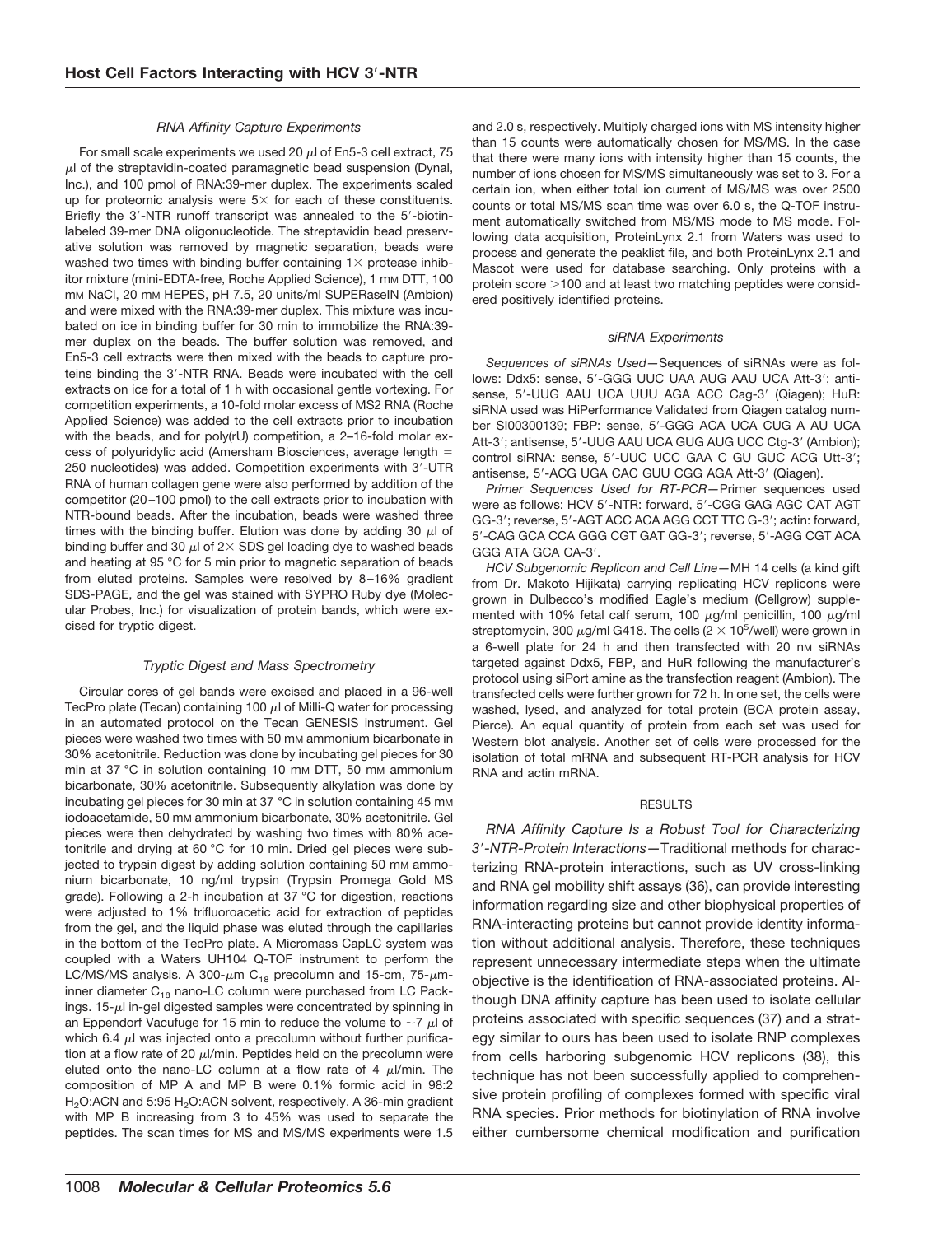

FIG. 2. **Scheme for RNA affinity capture of cellular proteins interacting with HCV 3-NTR.**

steps (39, 40) or a random internal labeling of transcripts (41) that results in a heterogenous population with regard to location(s) of the biotin label and that may disrupt important secondary structure within the RNA and diminish the availability of the RNA for specific association with proteins. By annealing a biotinylated oligonucleotide complementary to flanking sequences at the 5'-end of the HCV 3'-NTR RNA and then immobilizing on paramagnetic streptavidin beads (see "Experimental Procedures"), we overcame the need for labeling of the RNA, maintained the native structure of the target RNA trap, and facilitated its association with interacting cellular proteins. This strategy is outlined in Fig. 2.

*Binding of Cellular Protein to HCV 3*-*-NTR in the Presence* of Competitor RNAs-Because the 3'-NTR of HCV may serve a function similar to that of the 3'-untranslated regions (3'-UTRs) of some cellular mRNAs, such as regulating RNA stability, we reasoned that binding of proteins to the 3'-NTR of HCV might be competed out by addition of a cellular mRNA 3--UTR to the binding reactions. We performed an experiment in which NTR RNA was incubated with the cytosolic fraction of the cell extract in the presence of 3'-UTR RNA of the human collagen gene (33) as a competitor at the ratio of 1:1 and 1:5 of 3--NTR RNA:competitor RNA (Fig. 3*A*, *lanes 2* and *3*). In another set of binding reactions, we also included MS2 bacteriophage mRNA (Fig. 3*A*, *lanes 4* and *5*) as well as poly(rA) (Fig. 3*A*, *lanes 6* and *7*) as competitors. The 3--NTR RNA annealed with biotinylated 39-mer oligonucleotide DNA along with individual competitor RNA(s) was incubated with the soluble cytosolic extract for 1 h on ice followed by selective trapping of the NTR RNA:39-mer DNA duplex on strepta-



FIG. 3. RNA affinity capture in the presence and absence of competitor RNA. A, the RNA transcripts of the 3'-UTR of the human collagen gene, MS2 bacteriophage mRNA, and poly(rA) were used as competitor RNAs in the binding reaction. The HCV 3'-NTR RNA annealed with biotinylated 39-mer DNA oligonucleotide was incubated with cell extract on ice in the presence of individual competitor RNAs. After 1 h of incubation, the biotinylated 3'-NTR RNA:39-mer DNA duplex was immobilized on paramagnetic streptavidin beads, washed extensively with the binding buffer, and subjected to SDS-PAGE analysis. The gel was stained with SYPRO Ruby dye. *Lane 1* shows cellular proteins captured on 3--NTR RNA in the absence of competitor RNA; *lanes 2* and *3*, in the presence of 1- and 5-fold excess of collagen 3--UTR RNA; *lanes 4* and *5*, in the presence of 1- and 5-fold excess of MS2 mRNA; and *lanes 6* and *7*, in the presence of 1- and 5-fold excess of poly(rA), respectively. *Lane 8* represent incubation of streptavidin beads alone with the cell extract. The molecular markers are shown on the *left* in *A*. *B*, all the components of the competition experiment with collagen 3'-UTR of A were scaled up to 2-fold, and the concentration of the competitor 3'-UTR as well as poly(U) was in excess of 1-10-fold over HCV 3'-NTR RNA. Lane 1, cellular proteins captured on 3'-NTR RNA in the absence of competitor; *lanes 2-4*, in the presence of 1-, 5-, and 10-fold excess of collagen 3'-UTR RNA; *lanes 5* and 6, in the presence of 1-, 5-, and 10-fold excess of poly(U).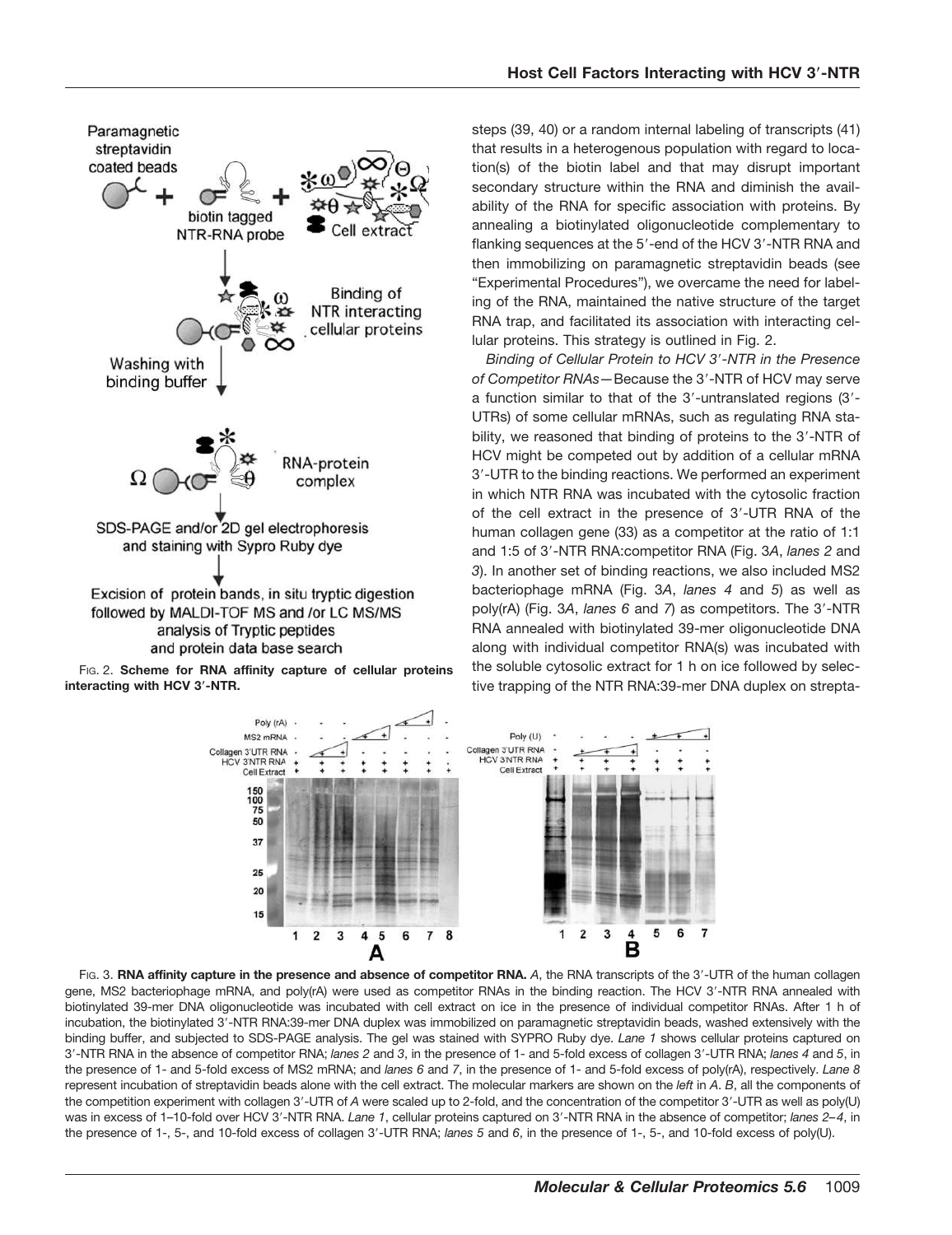vidin beads. After extensive washing, beads were subjected to SDS-PAGE followed by staining with SYPRO Ruby dye. The intensity of proteins bound to HCV 3'-NTR RNA was actually increased in the presence of collagen 3'-UTR RNA, and this increase in intensity was correlated with the concentration of the competitor (Fig. 3*A*, *lanes 2* and *3*). Similar results were also obtained with MS2 bacteriophage mRNA and poly(rA) competitors.

In the next experiment, we repeated the competition experiment with 3'-UTR by scaling up the reaction components 2-fold. The ratio of HCV 3'-NTR RNA to collagen 3'-UTR RNA competitor was kept at 1:1, 1:5, and 1: 10 (Fig. 3*B*, *lanes 2–4*). We also included poly(rU) as the competitor at a similar ratio of the 3--NTR RNA *versus* the competitor RNA (Fig. 3*B*, *lanes 5–7*). As shown in the figure, the binding intensity of NTR binders was significantly increased with the increase in the concentrations of collagen 3'-UTR as the competitor RNA. Some additional new bands were also seen in the presence of collagen 3--UTR. In contrast, a strong competition by poly(U) was observed as most of the 3'-NTR binders are competed out in the presence of this competitor, suggesting that the poly(U)-U/C-rich region of 3'-NTR is a hot spot for binding of most of the cellular proteins. The enhanced binding of specific cellular proteins to HCV 3'-NTR in the presence of competitor RNAs (except in the presence of poly(U)) was unexpected but is not difficult to explain. In the absence of competitor RNA, nonspecific cellular proteins, which show appreciable binding to the 3'-NTR in the absence of competitor RNA, may interfere with binding of factors that bind specifically to the structure and/or sequence elements of the NTR RNA. These nonspecific proteins loosely associated with the 3'-NTR may be susceptible to removal during subsequent washing of the beads, whereas specific NTR binders may withstand these rigorous wash steps. This masking effect is reduced in the presence of competitor RNAs, which likely sequester the bulk of these nonspecific proteins and thus result in enhanced binding of the relevant NTR-associated factors that remain bound following washing and are visualized in the gel.

*Identification of Cellular Proteins Interacting with HCV 3*-*- NTR—*For identification of specific cellular protein binding to the 3'-NTR, the experiment was scaled up 5-fold. The HCV 3'-NTR transcript immobilized on the beads was incubated with cytosolic cellular fraction from hepatic (Huh7) cells in the absence or presence of 10-fold excess of nonspecific MS2 bacteriophage as the competitor RNA. Following extensive washings, the cellular proteins bound to immobilized HCV 3'-NTR were solubilized and subjected to SDS-PAGE. As shown in Fig. 4 (*lane 1*), most of the cellular proteins captured on the 3--NTR were resistant to competition by a nonspecific RNA from bacteriophage MS2 (*lane 2*). Our results demonstrate that this system can provide great specificity in the capture of RNA-binding proteins and adjusted to the appropriate scale yields sufficient protein mass for subsequent LC/MS/MS analysis. Alternative methods for RNA affinity capture are being developed in our laboratory



FIG. 4. **Preparative scale affinity capture and SDS-polyacrylamide gel electrophoresis of cellular proteins interacting with HCV 3-NTR ().** Paramagnetic streptavidin beads bound with biotinylated 39-mer oligonucleotide hybridized with the 3'-NTR transcript were incubated with cell extract in the presence and absence of 10-fold excess of total mRNA from bacteriophage MS2 as the competitor RNA for nonspecific proteins. The bound RNA-protein complex was trapped on paramagnetic streptavidin beads and extensively washed with binding buffer, and the bound RNA-protein complexes were subjected to SDS-PAGE on 8–16% gradient polyacrylamide gels and stained with SYPRO Ruby dye. *Lanes 1* and *2* represent cellular proteins bound to 3'-NTR in the absence and presence of the competitor RNA, respectively. Molecular mass (kDa) of the marker proteins are shown on the *left*. The *upper arrow* indicates the position of a smaller isoform of PTB, and the *lower arrow* indicates the position of a smaller isoform of hnRNP A1, both of which were competed out in the presence of the competitor RNA. A major band seen at the 13-kDa position corresponds to the streptavidin component of the beads. *STD*, standard.

for isolation of RNA-associated proteins under native conditions so that these proteins may be used in functional assays following affinity purification.

The individual protein bands (Fig. 4, *lane 2*) were excised from the gel and processed for LC/MS/MS analysis to achieve the highest level of confidence in our identification. We used LC/MS/MS tandem mass spectrometric detection, which has the advantages of (i) separating tryptic peptides prior to mass spectrometric analysis, (ii) providing sequence information for fragmented peptides, and (iii) identifying proteins in protein mixtures. As shown in Fig. 5, LC/MS/MS analysis of individual protein bands revealed many different proteins bound to the 3--NTR RNA. These proteins are listed in Table I with their accession number obtained from the protein database (NCBI). Many of these proteins belong to the hnRNP family of proteins, whereas others, such as Ku70, NF90, Y-box transcription factor, and RNA helicase A, represent quite a diverse set of cellular factors. We also confirmed earlier findings that reported the association of both PTB and hnRNP C with the 3'-NTR of HCV (25, 28) as well as HuR protein (31) and glyceraldehyde-3-phosphate dehydrogenase (42). A recent report describing the binding of NF90 to the 3'-NTR of bovine viral diarrhea virus (43) suggested a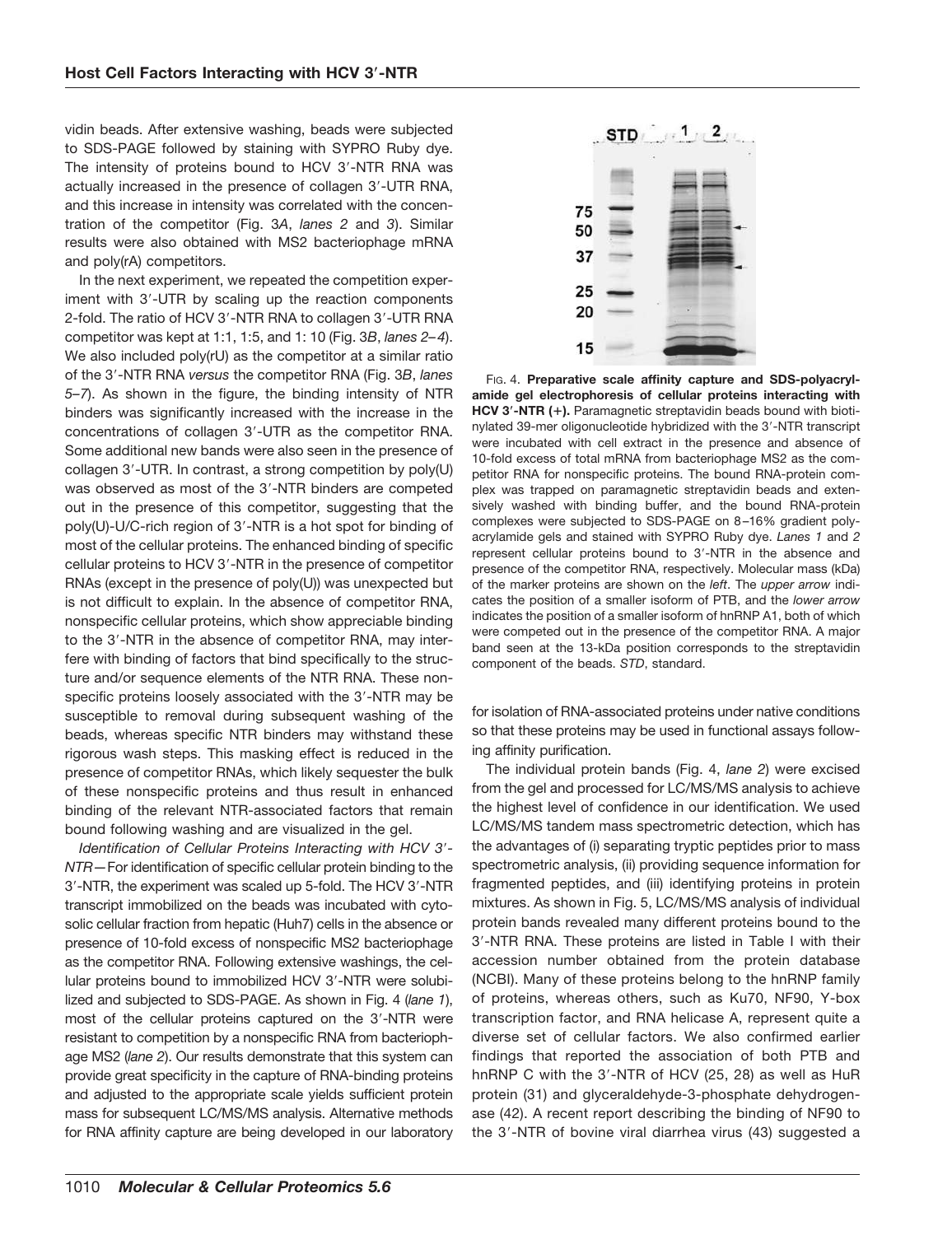

FIG. 5. **Proteomic analysis of cellular proteins captured on the 3-NTR of HCV.** The individual protein bands from *lane 1* or *lane 2* of Fig. 3 were excised and trypsinized *in situ*, and the resulting tryptic peptides were subjected to LC/MS/MS as described under "Experimental Procedures." Multiply charged ions with MS intensity higher than 15 counts were automatically chosen for MS/MS. Following data acquisition, ProteinLynx 2.1 from Waters was used to process and generate the peaklist (PKL) file, and both ProteinLynx 2.1 and Mascot were used for NCBI database searching. *RNAP*, RNA polymerase; *HCC*, hepatocellular carcinoma; *G3P*, glyceraldehyde-3-phosphate; *mCBP*, murine poly(C)-binding protein.

role for this protein in replication of positive strand RNA viruses, and we also identified this protein as binding to the 3--NTR of HCV.

Interestingly we detected multiple isoforms of some proteins bound to the 3'-NTR RNA, and only certain isoforms were displaced from the NTR by nonspecific mRNA. For example, the 38-kDa form of hnRNP A1, the major component of band 3 (Fig. 5), was not dissociated from the NTR RNA in the presence of excess competitor RNA. However, a smaller isoform of hnRNP A1, found to be the major component of band 13 (Fig. 5), was efficiently displaced by the competitor RNA (Fig. 4, *lower arrow*). This observation, although initially perplexing, can be explained in the light of previous findings that demonstrate that the larger isoform has higher affinity for single-stranded DNA than the smaller isoform due to the presence of an additional nucleic acid binding domain contained within the C-terminal region (44) absent in the smaller isoform. Similarly, we observed that a smaller isoform of PTB (45, 46), the major component of band 14 (Fig. 5), was efficiently competed out by the competitor RNA, whereas the larger isoforms (bands 9 and 10) were not displaced from the 3--NTR RNA (Fig. 4, *upper arrow*).

*Silencing of RNA Helicase Expression Inhibits HCV Replication—*RNA helicases are abundant in cells and serve diverse functions. There is recent evidence that some cellular RNA helicases influence replication of RNA viruses (47, 48). We identified several RNA helicases associated with the 3'-NTR of HCV and selected two of these for further investigation into their possible influence on the replication of HCV replicons in a cell culture system. Using siRNA, we silenced expression of the RNA helicase p68 (Ddx5) and FBP, an AREbinding protein also shown to possess RNA helicase activity. Additionally we silenced expression of HuR, an ARE-binding protein shown to stabilize cellular RNAs by binding to U-rich regions, (49–51) and that has been shown previously to bind to the 3'-NTR of HCV (31). The siRNA was delivered into MH 14 cells, a cell line carrying actively replicating HCV replicons. Fig. 6 shows that expression of Ddx5 and FBP was reduced by 75 and 80%, respectively, whereas expression of HuR was reduced by  $\sim$  50% as demonstrated by Western blotting analysis (*lane 4*) by the siRNA specifically targeting these three proteins. Neither control siRNA (*lane 3*) nor RNA transfection reagent alone (*lane 2*) had any influence on expression of these proteins. RT-PCR examining the presence of HCV replicon RNA (5'-NTR) revealed a direct correlation between the reduction in expression of the selected RNA helicase proteins and the reduction in HCV replicon RNA. In the case of HuR, the observed  $~50\%$  reduction in protein expression also correlated well with the reduction in HCV replication. Actin RNA controls demonstrated that the loss of HCV RNA following the silencing of these two proteins is not a global effect or a result of cell death. These data suggest that each of these cellular proteins found to be associated with the 3'-NTR of HCV in our affinity capture assay are important for HCV replication. Although down-regulation of HuR expression resulted in a marginal inhibition of HCV replication as judged by RT-PCR, the magnitude of this inhibition was quite dramatic when expression of either FBP or p68 was silenced.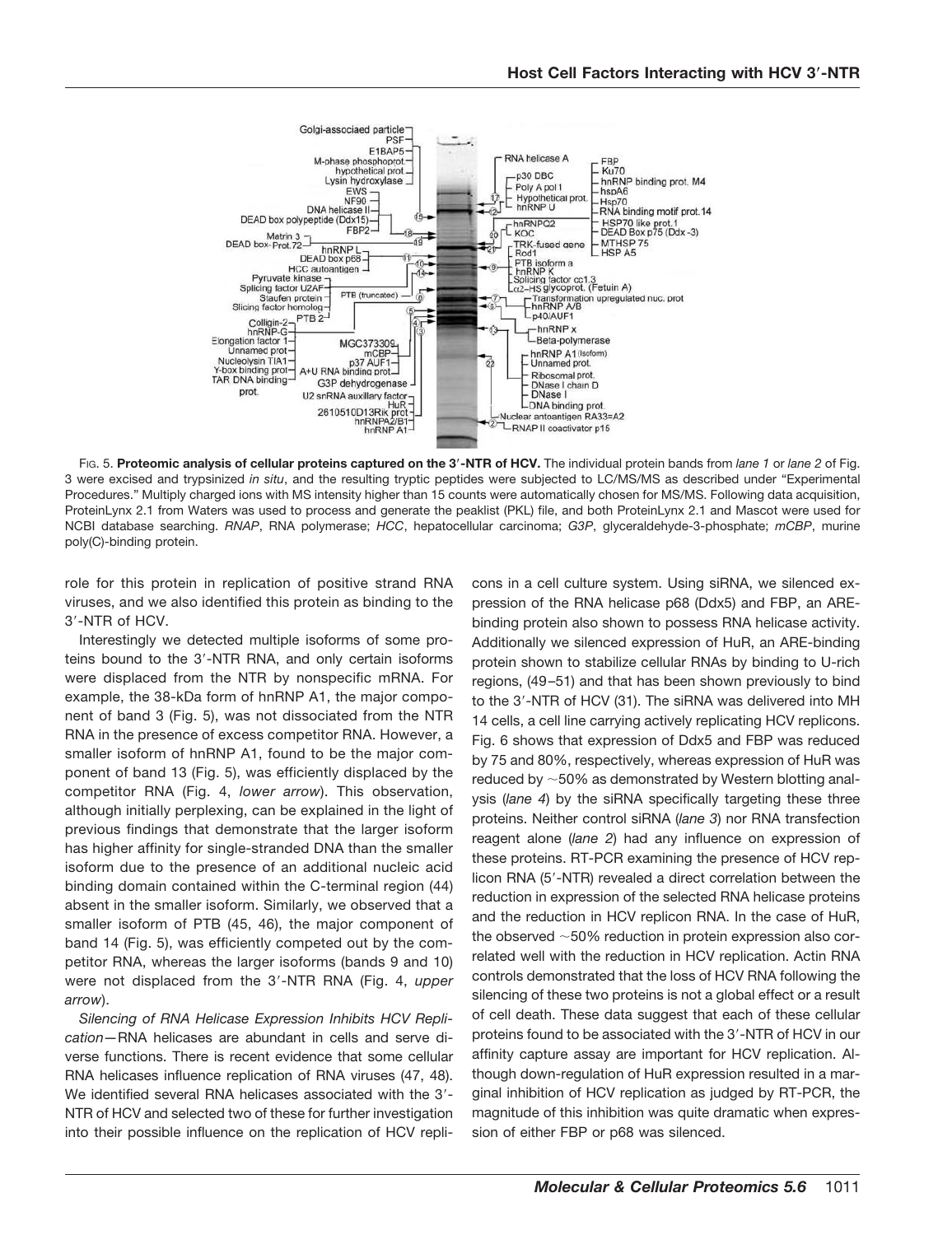# TABLE I

## *Cellular proteins bound to the 3*-*-NTR RNA transcript*

RNAP, RNA polymerase; HCC, hepatocellular carcinoma; G3P, glyceraldehyde-3-phosphate; mCBP, murine poly(C)-binding protein; snRNA, small nuclear RNA. EWS, Ewing sarcoma; DBC, deleted in breast cancer; KOC, KH domain containing protein overexpressed in cancer.

| No. | Cellular protein identified   | Molecular | Accession   |
|-----|-------------------------------|-----------|-------------|
|     |                               | mass      | no.         |
|     |                               | kDa       |             |
| 1   | Similar to hnRNP A1           | 12.3      | gi-34879290 |
| 2   | RNAP II co-activator p15      | 14.3      | gi-1709514  |
| 3   | Unnamed protein               | 15.9      | gi-12845960 |
| 4   | U2 snRNA auxiliary factor     | 27.8      | gi-5803207  |
| 5   | DNase I                       | 28.9      | gi-118922   |
| 6   | Ribosomal protein             | 29.9      | gi-306553   |
| 7   | hnRNP A/B-related protein     | 29.8      | gi-5052976  |
| 8   | DNase I, chain D              | 29.0      | gi-229691   |
| 9   | $A + U$ RNA binding factor    | 30.1      | qi-2547076  |
| 10  | p37 AUF1                      | 31.4      | gi-433344   |
| 11  | mCBP                          | 34.9      | gi-495128   |
| 12  | Y-box-binding protein 1       | 35.7      | gi-112410   |
| 13  | DNA-binding protein           | 35.8      | gi-181914   |
| 14  | <b>HuR</b>                    | 36.0      | gi-38201714 |
| 15  | G3P dehydrogenase             | 36.0      | gi-7669492  |
| 16  | Similar to MGC37309           | 36.3      | gi-34857163 |
| 17  | 2610510D13Rik protein         | 37.0      | gi-23274114 |
| 18  | hnRNP X                       | 37.5      | gi-5453854  |
| 19  | hnRNP A1                      | 38.8      | gi-133254   |
| 20  | $\beta$ -Polymerase           | 38.2      | gi-190156   |
| 21  | Elongation factor 1- $\alpha$ | 39.6      | gi-4530096  |
| 22  | $\alpha_2$ -HS glycoprotein   | 38.3      | gi-27806751 |
| 23  | p40/AUF1                      | 42.0      | gi-2773158  |
| 24  | Nucleolysin TIA1              | 42.9      | gi-6094480  |
| 25  | TRK-fused gene                | 43.4      | gi-21361320 |
| 26  | hnRNP K                       | 50.9      | gi-473912   |
| 27  | hnRNP G                       | 47.4      | gi-542850   |
| 28  | Colligin-2                    | 46.5      | gi-2118393  |
| 29  | Unnamed protein               | 50.1      | gi-31092    |
| 30  | TAR DNA-binding protein       | 44.7      | gi-6678271  |
| 31  | PTB <sub>2</sub>              | 57.4      | gi-10863997 |
| 32  | Splicing factor U2AF          | 53.4      | gi-107723   |
| 33  | Splicing factor homolog       | 54.2      | gi-543010   |
| 34  | Staufen protein               | 55.2      | gi-4572588  |
| 35  | Rod 1                         | 56.4      | gi-4514554  |
| 36  | Pyruvate kinase               | 57.8      | gi-125598   |
| 37  | Splicing factor cc1.3         | 58.8      | gi-4757926  |
| 38  | PTB isoform a                 | 59.6      | gi-4506243  |
| 39  | hnRNP L                       | 60.1      | gi4557645   |
| 40  | HCC autoantigen               | 61.8      | gi-4883681  |
| 41  | RNA-binding protein KOC       | 63.6      | gi-2105469  |
| 42  | p68 RNA helicase (Ddx5)       | 66.8      | qi-226021   |
| 43  | M phase phosphoprotein        | 66.7      | gi-1770458  |
| 44  | hnRNP Q2                      | 66.6      | gi-15809588 |
| 45  | <b>FBP</b>                    | 67.4      | gi-1082624  |
| 46  | <b>EWS</b>                    | 68.4      | gi-4885225  |
| 47  | FUSE-binding protein 2        | 68.3      | gi-1575607  |
| 48  | Ku70                          | 69.8      |             |
|     |                               |           | gi-4503841  |

| TABLE <i>I—continued</i> |
|--------------------------|
|                          |

| No. | Cellular protein identified      | Molecular<br>mass | Accession<br>no. |
|-----|----------------------------------|-------------------|------------------|
|     |                                  | kDa               |                  |
| 49  | RNA binding motif protein 14     | 69.4              | qi-5454064       |
| 50  | Heat shock 70-kDa-like protein 1 | 70.6              | qi-1346319       |
| 51  | HspA6                            | 70.8              | qi-87626         |
| 52  | Hsp70                            | 70.8              | gi-5729877       |
| 53  | DEAD box protein 72 (Ddx17)      | 72.3              | gi-3122595       |
| 54  | Hsp A5                           | 72.0              | qi-87528         |
| 55  | DEAD box protein 3 (Ddx3)        | 73.2              | qi-3023628       |
| 56  | MTHSP75                          | 73.7              | qi-292059        |
| 57  | <b>PSF</b>                       | 76.1              | qi-4826998       |
| 58  | hnRNA-binding protein M4         | 77.5              | qi-479852        |
| 59  | hnRNP U                          | 79.6              | qi-16041796      |
| 60  | <b>NF90</b>                      | 82.7              | qi-5006602       |
| 61  | DNA helicase II                  | 82.8              | qi-10863945      |
| 62  | Lysine hydroxylase               | 84.6              | qi-4505889       |
| 63  | hnRNP U                          | 88.9              | qi-284156        |
| 64  | DEAH box polypeptide (Ddx15)     | 92.7              | gi-4557517       |
| 65  | Matrin <sub>3</sub>              | 94.5              | qi-21626466      |
| 66  | E1B-AP5                          | 95.7              | qi-7512403       |
| 67  | RNA polymerase                   | 98.6              | gi-30387455      |
| 68  | Golgi-associated particle        | 102.4             | qi-486784        |
| 69  | p30 DBC                          | 102.7             | qi-24432106      |
| 70  | Poly(A) polymerase-1             | 113.0             | qi-130781        |
| 71  | RNA helicase A (Dhx9)            | 140               | qi-3915658       |
|     |                                  |                   |                  |

# **DISCUSSION**

Modern tools for the comprehensive compositional analysis of ribonucleoprotein complexes have been in dire scarcity. Traditional techniques for characterizing RNA-protein interactions, such as UV cross-linking or RNA electrophoretic mobility shift assays, yield limited information with regard to protein identity and function. SDS-PAGE gels of cross-linked species can inform on the size of proteins and can even confirm protein identity if antibodies to suspected proteins are available for subsequent Western blotting. RNA electrophoretic mobility shift assays can be useful for detecting RNA binding activities in cell extracts, quantifying binding affinity for particular proteins, and also detecting protein-protein interactions in the appearance of supershifted species. However, the only modern technique capable of positively identifying numerous proteins simultaneously within a complex mixture is mass spectrometry. The most powerful system for performing this feat is LC/MS/MS, which couples the high resolution of the HPLC instrument with tandem mass spectrometry, providing both mass information and sequence information for all of the tryptic peptides. We harnessed the power of this technology to address major questions about virus-host interactions in the life cycle of hepatitis C virus. A recent report describing the identification of protein species present in the human spliceosome (52) undertook the large scale cross-linking and subsequent purification of various cross-linked species for mass spectrometric analysis, which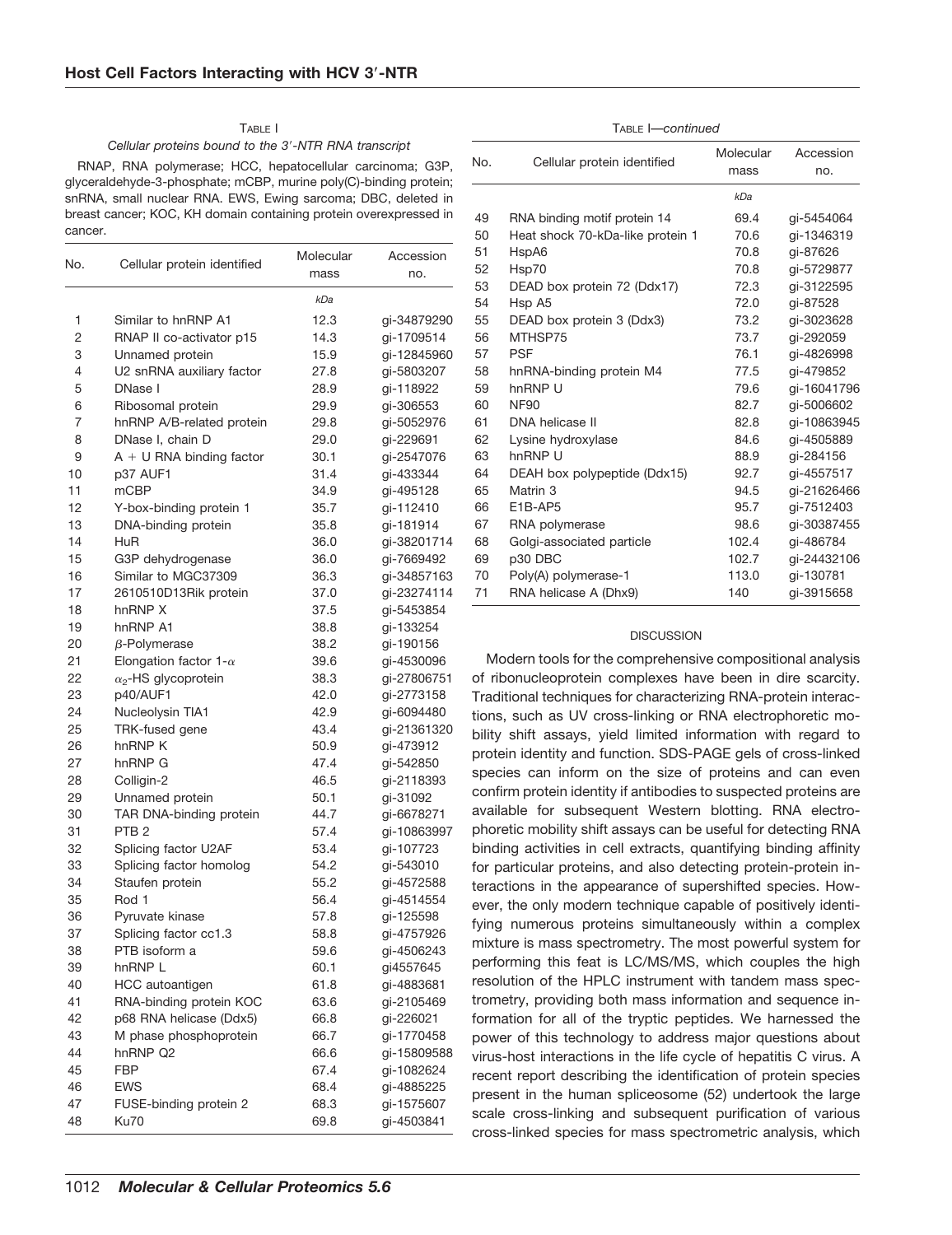

FIG. 6. **Inhibition of HCV replication by siRNA-mediated down-regulation of Ddx5, FBP, and HuR.** A derivative of Huh7 cell lines (MH 14) carrying replicating HCV replicon were grown for 24 h and transfected with 20 nm anti-Ddx5, -FBP, and -HuR siRNA duplexes or with control siRNA duplexes. A mock transfection was also performed using only transfection reagent. Cells were grown for 72 h after transfection, and total protein and RNA were isolated. *Lane 4* in *A* shows siRNA-mediated down-regulation of targeted host cell proteins as assessed by Western blotting and inhibition of HCV replication by RT-PCR (5'-NTR of the HCV genome). The downregulated protein bands of Ddx5, FBP, and HuR and corresponding RT-PCR of HCV RNA quantified by Quantity One software (Bio-Rad) are shown in *B* and *C*, respectively. *WB*, Western blot.

represents an excellent development toward combining affinity capture and mass spectrometry. Also HCV ribonucleoprotein complexes have been purified using an affinity approach in which the captured complexes were subjected to Western analysis for viral proteins only (38). We used runoff RNA transcripts to capture and examine the entire protein binding profile of the 3'-NTR of the HCV genome to gain insight into the host components of the HCV replication machinery.

A recent report describing the comprehensive proteomic analysis of a large ribonucleoprotein complex reveals the presence of many cellular proteins (53). Consistent with these observations, we found  $>70$  human proteins associated with the 3'-nontranslated region of the hepatitis C virus RNA genome in our affinity capture assay. Given the size and predicted structure of the 3'-NTR, it may not seem feasible that all of these proteins would bind to the NTR RNA simultaneously. However, it is quite possible that some of the identified proteins compete for binding. As recently demonstrated by Lal *et al.* (50), both HuR and AUF1 bind to common labile target mRNAs, and this coordinated binding likely determines the stability of these RNAs. With a vast array of RNA binding and ARE-binding proteins in the cell, it seems logical that more than two proteins might compete for binding to target mRNAs at any given time. Depending upon the phase of cell growth, differentiation, or responses to stress, the expression of specific ARE-binding proteins would likely be modulated, influencing the downstream regulation of stability of target mRNAs. Alternatively as in the case of interleukin-2 mRNA

stabilization by NF90, increased export of ARE-binding proteins from the nucleus to the cytoplasm (following T cell activation) could be another general mechanism utilized by cells to regulate mRNA turnover.

One group of proteins we identified that may have significant implications in their possible role(s) as regulators of viral RNA stability comprises several AU-rich element-binding proteins. The AU-rich element-binding proteins we confirmed as HCV 3'-NTR binders include AUF1/hnRNP D, HuR, FBP, FBP2 (KH-type splicing regulatory protein), hnRNP C, YB-1, and NF90. Interestingly although some of these proteins have been shown to be involved in targeting mRNAs for degradation by binding to AREs within the 3'-UTRs of cellular mRNAs, such as AUF1 (54), hnRNP L (55), and KH-type splicing regulatory protein (56). Others such as HuR (49, 51), hnRNP C (57), and NF90 (58), have been shown to increase the stability and longevity of certain mRNAs. Our observation that HuR expression is correlated with HCV replicon RNA abundance in MH 14 cells supports the contention that HuR serves to stabilize the viral RNA message as it has been observed to stabilize cellular RNAs. It is also possible that HuR facilitates or stimulates HCV replication at the level of initiation of RNA synthesis, thus increasing HCV RNA abundance. The binding of both positive and negative regulators of RNA stability to the 3--NTR of HCV suggests a complex set of interactions governing the fate of HCV viral RNA. The possibility that the 3--NTR of HCV may serve a function similar to that of the 3--UTRs of cellular mRNA with regard to regulating RNA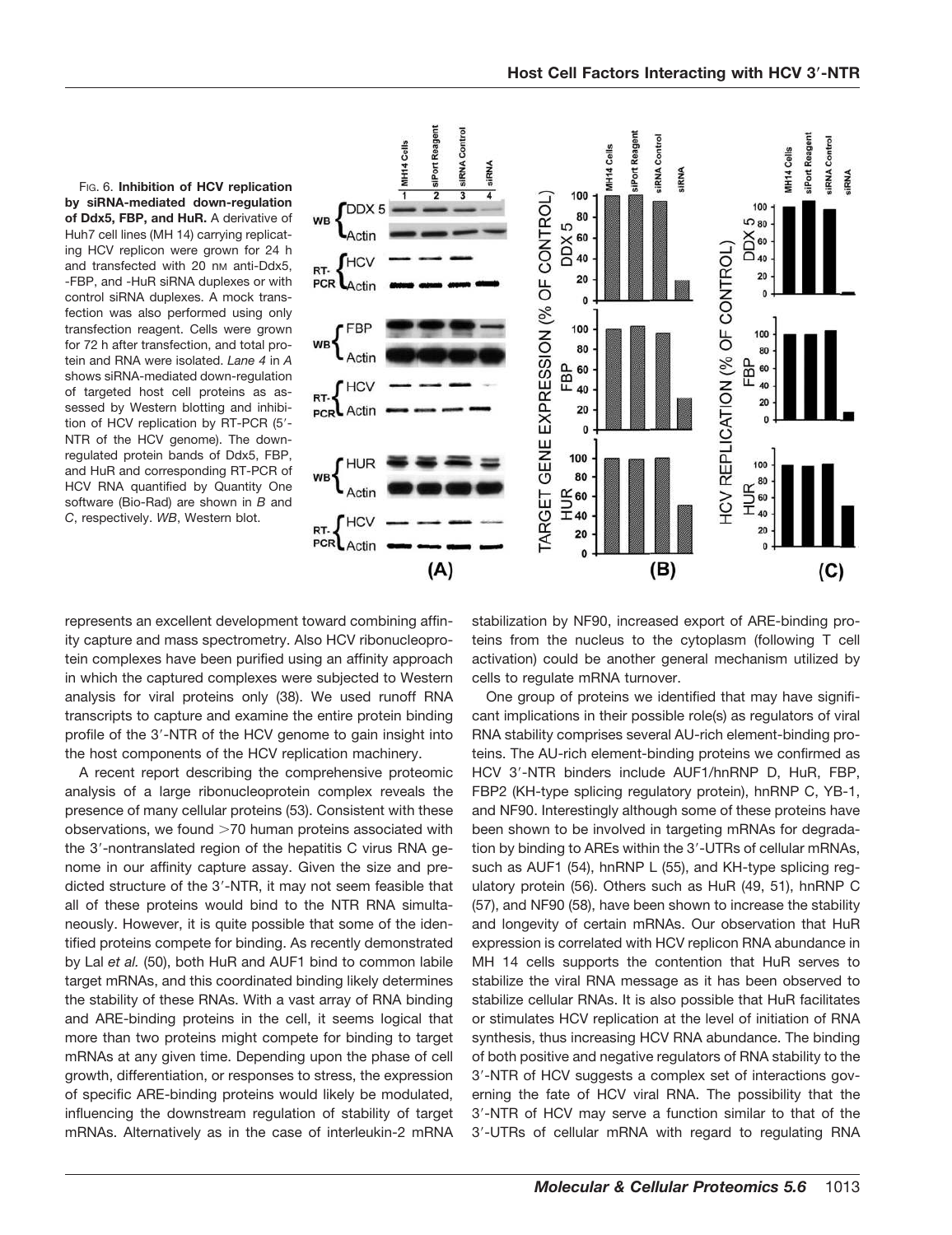stability certainly presents an expanded view of virally encoded regulatory mechanisms utilizing host factors.

Although the hnRNP family members are frequently related in primary sequence as well as structure (59), these proteins can perform rather diverse functions in the cell. The hnRNP K protein, strongly expressed in hepatoma cells across species (60), has both RNA and DNA binding properties (61, 62) and shuttles back and forth between the nucleus and cytoplasm, thus being implicated in mRNA processing and transport. Like FBP, a highly homologous ARE-binding protein, hnRNP K can also stimulate transcription from the c-*myc* promoter, (61, 63, 64) The K homology (KH) domain, now recognized as an RNA binding motif common to many proteins, was originally identified in hnRNP K (65), and structural information for these domains has recently become available (66–68). Interestingly hnRNP K has been shown to interact with the core protein of HCV (69), and given the multifunctional character of hnRNP K this interaction may contribute to HCV pathogenesis. hnRNP C contains a different RNA binding motif from that of K, namely the RNP motif, also called RNA recognition motif (RRM). However, hnRNP C and hnRNP K both bind U-rich regions with very high affinity (70) and were both captured in our NTR binding assay.

One of the most intensively studied hnRNPs, A1, contains RRM motifs and is implicated in several functions including splicing and export of mRNAs and telomere biogenesis (71). Additionally hnRNP A1 has been shown to bind the 3'-untranslated region of mouse hepatitis virus and may help bridge the 3'- and 5'-ends of the mouse hepatitis virus genome (72). Besides these functions, A1 has been shown to play a role in alternative splicing of HIV-1 RNA transcripts by influencing splice site utilization (73).

PTB is another hnRNP family member that has been extensively characterized. PTB is a basic protein of  $\sim$  59 kDa but also exists as other isoforms as mentioned above. PTB is involved in pre-mRNA splicing (74), has been shown to modulate the stability of CD154 mRNA through binding to the 3--UTR (75), and also has been shown to stimulate binding of RNA polymerase II to HIV-1 TAR RNA (76). We also identified PTB-associated splicing factor (PSF), a protein containing two RRMs responsible for RNA binding, that was initially identified as an interacting partner of PTB (77). PSF has been shown recently to play an important role in posttranscriptional regulation of HIV-1 gene expression by binding to instability elements within the *env* gene (78). Other hnRNPs identified in our RNA affinity assay include hnRNPs L, U, G, A0, X, and Q2.

Although the vast majority of proteins we identified associated with the 3'-NTR are RNA-binding proteins, they serve many varied functions. Ku70 exists as part of a heterodimer with Ku80 (79) and is involved in the nonhomologous end joining pathway in V(D)J recombination. An interaction between Ku80 and poly(A) polymerase has been shown to be important for suppressing chromosomal aberrations in liver cancer formation (80). Additionally the Ku70/Ku80 heterodimer has been shown to associate with human telomeres through interaction with human telomerase (81). This protein has also been shown to play an important role in the life cycle of HIV-1 (82). Rod 1 was discovered in yeast by virtue of its ability to confer resistance phenotypes (83), and the mammalian homolog was cloned soon thereafter (84) and found to be an RNA-binding protein that blocks differentiation and preferentially binds poly(U) stretches. Staufen protein, originally identified in *Drosophila* as being critical for the localization of specific mRNAs in early fly development, is reported to bind double-stranded RNA (85, 86). The human homolog hStaufen interacts with NS1 protein of influenza virus (87) and also binds the 3'-UTR of bicoid mRNA (88). Recently hStaufen has been shown to be incorporated into HIV-1 virions and to play a role in the generation of infectious virus particles (89).

NF90, initially identified as a transcription factor whose expression is up-regulated in activated T cells (90), also interacts with the DNA-dependent protein kinase complex, which includes Ku70/Ku80 (91), and can act as both a positive and negative regulator of gene expression (92). Although a predominantly nuclear protein, the cytoplasmic abundance of NF90 increases upon T cell activation.

FBP, one of the ARE-binding proteins we identified that appears to be important for HCV replication (Fig. 6), activates transcription of the c-*myc* gene by binding to an element called the far upstream element (FUSE). FBP binds the 3'-UTR of the GAP-43 mRNA (93) along with PTB, and these two may jointly regulate stability of the mRNA. FBP was shown to be identical to the DNA helicase V protein and contains a powerful ATP-dependent DNA helicase activity (94). FBP has RGG motifs common to many RNA and DNA helicases, is highly conserved (95), and has been compared with hnRNP K in its ability to target cognate sequences in negatively supercoiled DNA. FBP shares some homology with hnRNP K, which has also been shown to bind the "CT" element in the c-*myc* promoter (61) and is present in undifferentiated but not differentiated cells (96). The structure of FBP (KH3 and KH4) bound to a 29-bp fragment from FUSE has been solved by NMR (97).

Human Hsp70 protein, captured in our binding assay, has been shown recently to facilitate nuclear import of HIV-1 preintegration complexes (98) and was also found to be incorporated into virion particles (99), suggesting a significant role for this host protein in the life cycle of another positivestranded RNA virus. RNA helicase (RHA), abundant in our capture assay, contains two copies of a double-stranded RNA binding domain at its N terminus and an RGG box at its C terminus that binds single-stranded nucleic acids (100). RHA unwinds both duplex RNA and DNA in an ATP-dependent fashion (101, 102). Hence it is not surprising that RHA displays high affinity for the 3'-NTR RNA, which contains both doublestranded and single-stranded regions. In addition to RHA, we identified other DEAD box family members including p68 (Ddx5) and Ddx3, shown to be overexpressed in hepatocellular carcinoma tissue (103). The p68 helicase is also appar-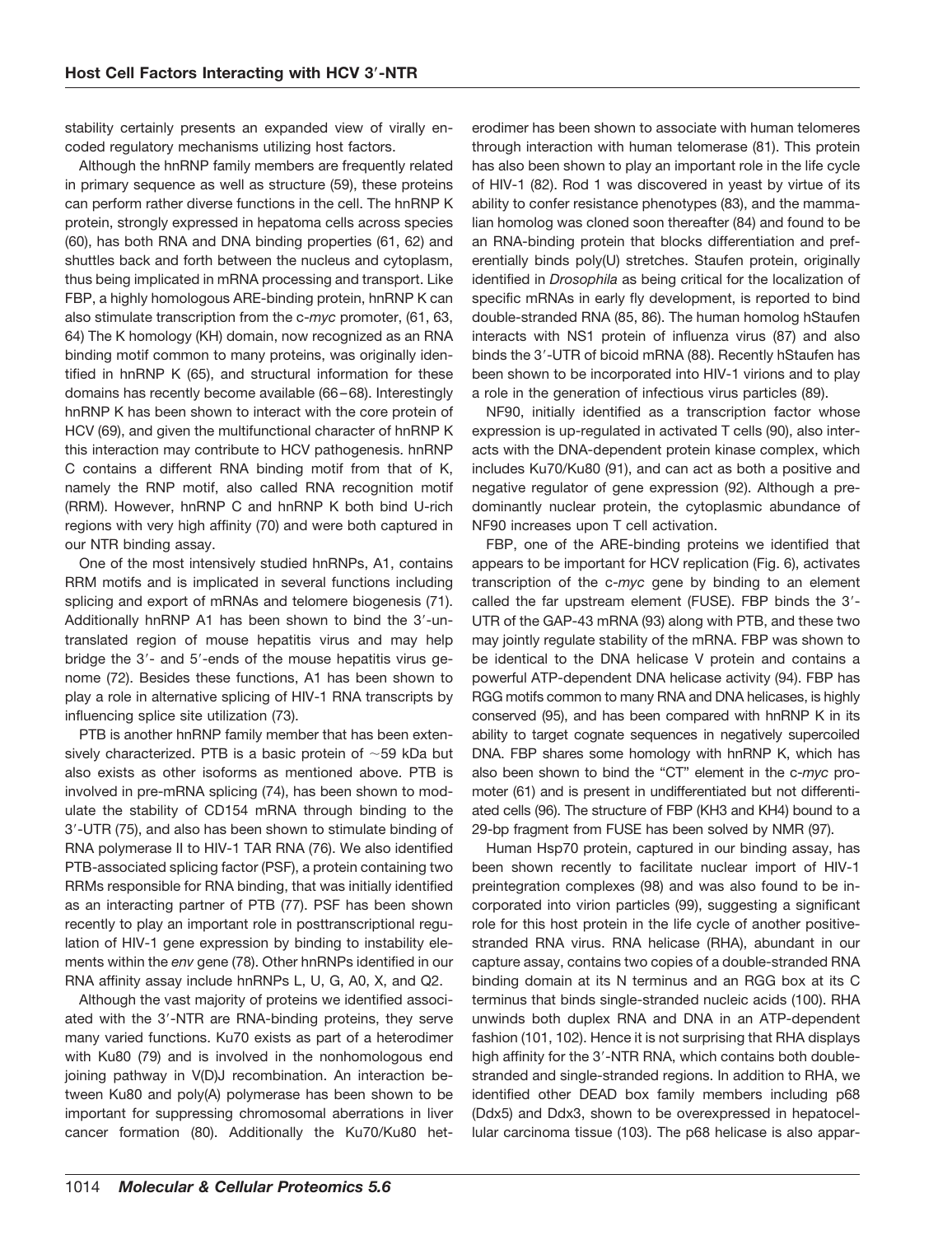ently important for HCV replication as demonstrated by the decrease in replicon RNA upon silencing of p68 expression (Fig. 6). Although HCV encodes its own RNA helicase activity in the NS3 protein, cellular RNA helicases such as FBP and Ddx5 may greatly enhance viral  $(+)$  RNA synthesis by facilitating the unwinding of the viral RNA template  $(-)$  strand. Both the binding of cellular RNA helicases to the 3'-NTR of HCV, confirmed in our MS analysis, and the decrease in HCV replicon RNA observed upon silencing of FBP and Ddx5 strongly support this hypothesis.

Because we identified several proteins associated with the 3--NTR that are known to modulate mRNA stability by means of binding to the 3'-untranslated regions of cellular genes as discussed above, it is quite feasible that HCV may utilize cis-acting signals similar to those found in the 3'-UTRs of cellular genes to regulate the stability of its own RNA. Although AU-rich elements have been identified most predominantly in the 3'-UTRs of short lived cytokine and protooncogene mRNAs and seem to be responsible for rapid decay of these mRNAs (104, 105), it is not logical that HCV would evolve to encode a mechanism for rapid degradation of its own genetic material. AREs are divided into three separate classes (104), which surely interact with ARE-binding proteins differentially. The U-rich region in the 3'-NTR of HCV would clearly fall into the third class, which does not contain the repeated consensus AUUUA sequence present in the class I and class II AREs. As already noted, we identified some ARE-binding proteins that serve to stabilize mRNAs and others that promote mRNA decay. Because the poly(U)/UC tract within the 3'-NTR has been shown to be essential for HCV replication, the indisposability of this region may be related to the binding of mRNA-stabilizing proteins. In other words, HCV viral RNA may be rapidly degraded in the absence of this U-rich tract, leading to severely reduced viral replication.

Recent studies have elegantly described the sequences within the 3'-NTR of HCV that are essential for replication of subgenomic replicons in cell culture (16, 17). The current challenge is the identification of cellular and/or viral proteins interacting with these HCV-encoded signals, which then mediate downstream events in infected cells. These downstream events may include, in addition to viral RNA synthesis, the up-regulation or down-regulation of cellular genes, influences on posttranscriptional regulation of mRNA, and changes in cellular metabolism. Indeed our findings indicate that some of the proteins bound to the 3'-NTR are involved in regulating mRNA stability and pre-mRNA splicing as well as other activities in the cell. Although our RNA affinity capture system yielded much new information, the exact sequences and/or structures within the HCV 3'-NTR required for binding each of these individual proteins remain unknown.

The KH domains of FBP also bind to single-stranded nucleic acid rich in U (RNA) or T (DNA) (97), suggesting that FBP may also bind the 3--NTR in the U-rich region. *Drosophila* Staufen protein has been shown to bind to the 3'-UTR of bicoid mRNA, which is predicted to form three stem-loop structures (88), much like the 98-nucleotide 3'-terminal region of the HCV NTR. Future studies examining the altered protein binding profiles of NTR RNA carrying mutations or deletions will more precisely define the structural and/or sequence elements responsible for binding specific proteins or classes of proteins we identified. It is intriguing, although perhaps not surprising, that a number of NTR-binding proteins including Hsp70, Ku70, hnRNP A1, hStaufen, and PSF have been shown to play important roles in the life cycle of HIV-1, another positive-stranded RNA virus. Although HCV and HIV have quite different replication strategies with HCV replicating in the cytoplasm of infected cells and HIV utilizing a DNA intermediate that is integrated into the host genome, our findings suggest that host factors may be recruited by these viruses for common purposes that are beneficial to the virus such as RNA stabilization, splicing regulation, and influencing host gene expression.

We detected both positive and negative regulators of mRNA stability in our affinity capture assay. Additionally we found several RNA helicases associated with the 3'-NTR of the HCV genomic RNA. Our gene silencing studies demonstrated that Ddx5 and FBP may play critical roles in HCV replication. HuR, a well characterized ARE-binding protein shown to stabilize cellular mRNAs, also appears to stabilize HCV RNA. Studies currently underway in our laboratory are aimed at elucidating the mechanism by which the helicases FBP and Ddx5 facilitate replication of the HCV replicons. Additional studies will reveal how HCV replicons influence the expression of these and other potential HCV regulators (3'-NTR binders) in cell culture. Potential influences of viral nonstructural proteins at the level of transcription, translation, and proteolysis are being examined. Also additional gene silencing experiments may provide clues to the identities of other host proteins involved in HCV replication.

Just as the polymerases of many pathogens including HIV, herpes simplex virus, and others, the NS5B polymerase of HCV was identified as a target for the development of anti-HCV drugs early on in the investigation of hepatitis C virus. Other potential targets for antiviral intervention include the protease and helicase activities found in the nonstructural proteins of HCV. Due to a prior lack of information regarding the signals within the nontranslated regions of the HCV genome that are essential for both translation and replication and a scarcity of modern tools for either characterizing or disrupting RNA-protein interactions, these regions did not appear to be attractive targets for intervention. In light of our findings, the wealth of RNA-protein interactions observed within the 3'-NTR may, in fact, represent excellent new targets for inhibition of viral replication. Possible strategies for disrupting essential RNA-protein interactions include not only the use of genome-targeted antisense inhibitors for blocking viral replication but also the regulation or inhibition of host proteins involved in viral replication.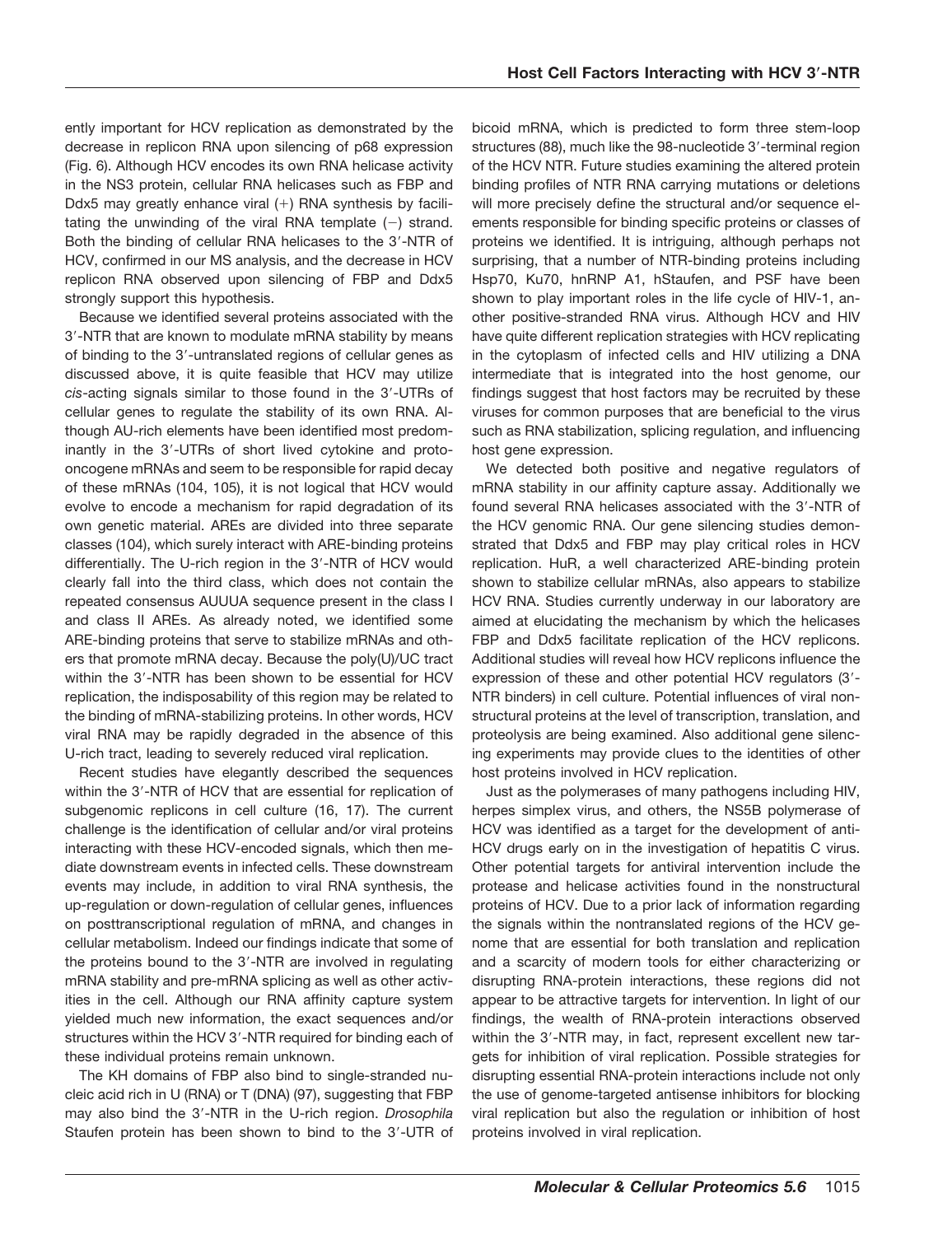Acknowledgments—We thank Dr. Sabya Ganguly for meticulous preparation of the hepatocyte cell extracts and Dr. Carol Lutz for the construct encoding the COL1A2 3'-UTR. We thank Dr. Makoto Hijikata for providing MH 14 cells. We also thank Dr. Hong Li and members of the Li laboratory for assistance with analysis of LC/ MS/MS data and Dr. Jeffrey Wilusz and Dr. Michael B. Mathews for critical reading of the manuscript and helpful discussions.

\* This work was supported in part by NIAID, National Institutes of Health Grant AI42520. The costs of publication of this article were defrayed in part by the payment of page charges. This article must therefore be hereby marked "*advertisement*" in accordance with 18 U.S.C. Section 1734 solely to indicate this fact.

‡ To whom correspondence should be addressed: Dept. of Biochemistry and Molecular Biology and Centre for the Study of Emerging and Re-emerging Pathogens, UMDNJ-New Jersey Medical School, 185 South Orange Ave., Newark, NJ 07103. Tel.: 973-972- 0660; Fax: 973-972-5594; E-mail: pandey@umdnj.edu.

#### **REFERENCES**

- 1. Choo, Q. L., Kuo, G., Weiner, A. J., Overby, L. R., Bradley, D. W. & Houghton, M. (1989) Isolation of a cDNA clone derived from a bloodborne non-A, non-B viral hepatitis genome. *Science* **244,** 359–362
- 2. Yap, S. H. & Willems, M. (1991) Hepatitis C and its causative agent. *Acta Clin. Belg.* **46,** 203–208
- 3. Major, M. E. & Feinstone, S. M. (1997) The molecular virology of hepatitis C. *Hepatology* **25,** 1527–1538
- 4. Di Bisceglie, A. M., McHutchison, J. & Rice, C. M. (2002) New therapeutic strategies for hepatitis C. *Hepatology* **35,** 224–231
- 5. Ferrari, E., Wright-Minogue, J., Fang, J. W., Baroudy, B. M., Lau, J. Y. & Hong, Z. (1999) Characterization of soluble hepatitis C virus RNA-dependent RNA polymerase expressed in Escherichia coli. *J. Virol.* **73,** 1649–1654
- 6. Oh, J. W., Ito, T. & Lai, M. M. (1999) A recombinant hepatitis C virus RNA-dependent RNA polymerase capable of copying the full-length viral RNA. *J. Virol.* **73,** 7694–7702
- 7. Oh, J. W., Sheu, G. T. & Lai, M. M. (2000) Template requirement and initiation site selection by hepatitis C virus polymerase on a minimal viral RNA template. *J. Biol. Chem.* **275,** 17710–17717
- 8. Kim, M., Kim, H., Cho, S. P. & Min, M. K. (2002) Template requirements for de novo RNA synthesis by hepatitis C virus nonstructural protein 5B polymerase on the viral X RNA. *J. Virol.* **76,** 6944–6956
- 9. Shim, J. H., Larson, G., Wu, J. Z. & Hong, Z. (2002) Selection of 3'template bases and initiating nucleotides by hepatitis C virus NS5B RNA-dependent RNA polymerase. *J. Virol.* **76,** 7030–7039
- 10. Hong, Z., Cameron, C. E., Walker, M. P., Castro, C., Yao, N., Lau, J. Y. & Zhong, W. (2001) A novel mechanism to ensure terminal initiation by hepatitis C virus NS5B polymerase. *Virology* **285,** 6–11
- 11. Lohmann, V., Korner, F., Koch, J., Herian, U., Theilmann, L. & Bartenschlager, R. (1999) Replication of subgenomic hepatitis C virus RNAs in a hepatoma cell line. *Science* **285,** 110–113
- 12. Krieger, N., Lohmann, V. & Bartenschlager, R. (2001) Enhancement of hepatitis C virus RNA replication by cell culture-adaptive mutations. *J. Virol.* **75,** 4614–4624
- 13. Blight, K. J., Kolykhalov, A. A. & Rice, C. M. (2000) Efficient initiation of HCV RNA replication in cell culture. *Science* **290,** 1972–1974
- 14. Blight, K. J., McKeating, J. A. & Rice, C. M. (2002) Highly permissive cell lines for subgenomic and genomic hepatitis C virus RNA replication. *J. Virol.* **76,** 13001–13014
- 15. Kolykhalov, A. A., Mihalik, K., Feinstone, S. M. & Rice, C. M. (2000) Hepatitis C virus-encoded enzymatic activities and conserved RNA elements in the 3' nontranslated region are essential for virus replication in vivo. *J. Virol.* **74,** 2046–2051
- 16. Yi, M. & Lemon, S. M. (2003) 3' nontranslated RNA signals required for replication of hepatitis C virus RNA. *J. Virol.* **77,** 3557–3568
- 17. Friebe, P. & Bartenschlager, R. (2002) Genetic analysis of sequences in the 3' nontranslated region of hepatitis C virus that are important for RNA replication. *J. Virol.* **76,** 5326–5338
- 18. Tsukiyama-Kohara, K., Iizuka, N., Kohara, M. & Nomoto, A. (1992) Internal

ribosome entry site within hepatitis C virus RNA. *J. Virol.* **66,** 1476–1483

- 19. Ali, N. & Siddiqui, A. (1995) Interaction of polypyrimidine tract-binding protein with the 5' noncoding region of the hepatitis C virus RNA genome and its functional requirement in internal initiation of translation. *J. Virol.* **69,** 6367–6375
- 20. Anwar, A., Ali, N., Tanveer, R. & Siddiqui, A. (2000) Demonstration of functional requirement of polypyrimidine tract-binding protein by SELEX RNA during hepatitis C virus internal ribosome entry site-mediated translation initiation. *J. Biol. Chem.* **275,** 34231–34235
- 21. Ito, T. & Lai, M. M. (1999) An internal polypyrimidine-tract-binding proteinbinding site in the hepatitis C virus RNA attenuates translation, which is relieved by the 3'-untranslated sequence. *Virology* 254, 288-296
- 22. Das, S., Ott, M., Yamane, A., Tsai, W., Gromeier, M., Lahser, F., Gupta, S. & Dasgupta, A. (1998) A small yeast RNA blocks hepatitis C virus internal ribosome entry site (HCV IRES)-mediated translation and inhibits replication of a chimeric poliovirus under translational control of the HCV IRES element. *J. Virol.* **72,** 5638–5647
- 23. Izumi, R. E., Valdez, B., Banerjee, R., Srivastava, M. & Dasgupta, A. (2001) Nucleolin stimulates viral internal ribosome entry site-mediated translation. *Virus Res.* **76,** 17–29
- 24. Kruger, M., Beger, C., Li, Q. X., Welch, P. J., Tritz, R., Leavitt, M., Barber, J. R. & Wong-Staal, F. (2000) Identification of eIF2B $\gamma$  and eIF2 $\gamma$  as cofactors of hepatitis C virus internal ribosome entry site-mediated translation using a functional genomics approach. *Proc. Natl. Acad. Sci. U. S. A.* **97,** 8566–8571
- 25. Ito, T. & Lai, M. M. (1997) Determination of the secondary structure of and cellular protein binding to the 3'-untranslated region of the hepatitis C virus RNA genome. *J. Virol.* **71,** 8698–8706
- 26. Tsuchihara, K., Tanaka, T., Hijikata, M., Kuge, S., Toyoda, H., Nomoto, A., Yamamoto, N. & Shimotohno, K. (1997) Specific interaction of polypyrimidine tract-binding protein with the extreme 3'-terminal structure of the hepatitis C virus genome, the 3-X. *J. Virol.* **71,** 6720–6726
- 27. Chung, R. T. & Kaplan, L. M. (1999) Heterogeneous nuclear ribonucleoprotein I (hnRNP-I/PTB) selectively binds the conserved 3' terminus of hepatitis C viral RNA. *Biochem. Biophys. Res. Commun.* **254,** 351–362
- 28. Gontarek, R. R., Gutshall, L. L., Herold, K. M., Tsai, J., Sathe, G. M., Mao, J., Prescott, C. & Del Vecchio, A. M. (1999) hnRNP C and polypyrimidine tract-binding protein specifically interact with the pyrimidine-rich region within the 3'NTR of the HCV RNA genome. *Nucleic Acids Res.* 27, 1457–1463
- 29. Spangberg, K., Goobar-Larsson, L., Wahren-Herlenius, M. & Schwartz, S. (1999) The La protein from human liver cells interacts specifically with the U-rich region in the hepatitis C virus 3' untranslated region. J. Hum. *Virol.* **2,** 296–307
- 30. Spangberg, K., Wiklund, L. & Schwartz, S. (2001) Binding of the La autoantigen to the hepatitis C virus 3' untranslated region protects the RNA from rapid degradation in vitro. *J. Gen. Virol.* **82,** 113–120
- 31. Spangberg, K., Wiklund, L. & Schwartz, S. (2000) HuR, a protein implicated in oncogene and growth factor mRNA decay, binds to the 3' ends of hepatitis C virus RNA of both polarities. *Virology* **274,** 378–390
- 32. Yanagi, M., St Claire, M., Emerson, S. U., Purcell, R. H. & Bukh, J. (1999) In vivo analysis of the 3' untranslated region of the hepatitis C virus after in vitro mutagenesis of an infectious cDNA clone. *Proc. Natl. Acad. Sci. U. S. A.* **96,** 2291–2295
- 33. Natalizio, B. J., Muniz, L. C., Arhin, G. K., Wilusz, J. & Lutz, C. S. (2002) Upstream elements present in the 3'-untranslated region of collagen genes influence the processing efficiency of overlapping polyadenylation signals. *J. Biol. Chem.* **277,** 42733–42740
- 34. Yi, M., Bodola, F. & Lemon, S. M. (2002) Subgenomic hepatitis C virus replicons inducing expression of a secreted enzymatic reporter protein. *Virology* **304,** 197–210
- 35. Dignam, J. D., Lebovitz, R. M. & Roeder, R. G. (1983) Accurate transcription initiation by RNA polymerase II in a soluble extract from isolated mammalian nuclei. *Nucleic Acids Res.* **11,** 1475–1489
- 36. Thomson, A. M., Rogers, J. T., Walker, C. E., Staton, J. M. & Leedman, P. J. (1999) Optimized RNA gel-shift and UV cross-linking assays for characterization of cytoplasmic RNA-protein interactions. *BioTechniques* **27,** 1032–1039, 1042
- 37. Bane, T. K., LeBlanc, J. F., Lee, T. D. & Riggs, A. D. (2002) DNA affinity capture and protein profiling by SELDI-TOF mass spectrometry: effect of DNA methylation. *Nucleic Acids Res.* **30,** e69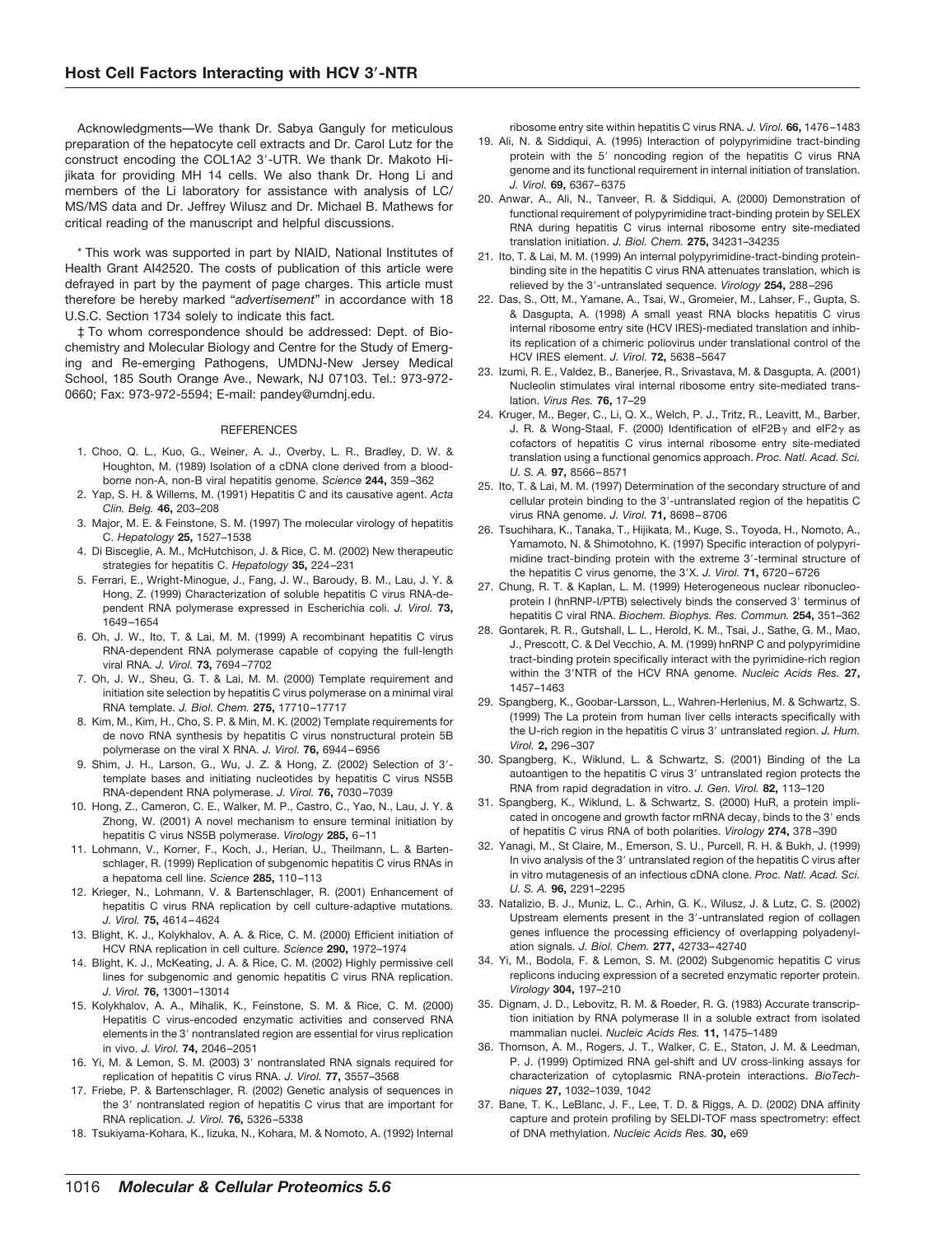- 38. Waris, G., Sarker, S. & Siddiqui, A. (2004) Two-step affinity purification of the hepatitis C virus ribonucleoprotein complex. *RNA* **10,** 321–329
- 39. Richardson, R. W. & Gumport, R. I. (1983) Biotin and fluorescent labeling of RNA using T4 RNA ligase. *Nucleic Acids Res.* **11,** 6167–6184
- 40. Igloi, G. L. (1996) Nonradioactive labeling of RNA. *Anal. Biochem.* **233,** 124–129
- 41. Huang, F., Wang, G., Coleman, T. & Li, N. (2003) Synthesis of adenosine derivatives as transcription initiators and preparation of 5' fluoresceinand biotin-labeled RNA through one-step in vitro transcription. *RNA* **9,** 1562–1570
- 42. Petrik, J., Parker, H. & Alexander, G. J. (1999). Human hepatic glyceraldehyde-3-phosphate dehydrogenase binds to the poly(U) tract of the 3non-coding region of hepatitis C virus genomic RNA. *J. Gen. Virol.* **80,** 3109–3113
- 43. Isken, O., Grassmann, C. W., Sarisky, R. T., Kann, M., Zhang, S., Grosse, F., Kao, P. N. & Behrens, S. E. (2003) Members of the NF90/NFAR protein group are involved in the life cycle of a positive-strand RNA virus. *EMBO J.* **22,** 5655–5665
- 44. Buvoli, M., Cobianchi, F., Bestagno, M. G., Mangiarotti, A., Bassi, M. T., Biamonti, G. & Riva, S. (1990) Alternative splicing in the human gene for the core protein A1 generates another hnRNP protein. *EMBO J.* **9,** 1229–1235
- 45. Gil, A., Sharp, P. A., Jamison, S. F. & Garcia-Blanco, M. A. (1991) Characterization of cDNAs encoding the polypyrimidine tract-binding protein. *Genes Dev.* **5,** 1224–1236
- 46. Ghetti, A., Pinol-Roma, S., Michael, W. M., Morandi, C. & Dreyfuss, G. (1992) hnRNP I, the polypyrimidine tract-binding protein: distinct nuclear localization and association with hnRNAs. *Nucleic Acids Res.* **20,** 3671–3678
- 47. Fang, J., Kubota, S., Yang, B., Zhou, N., Zhang, H., Godbout, R. & Pomerantz, R. J. (2004) A DEAD box protein facilitates HIV-1 replication as a cellular co-factor of Rev. *Virology* **330,** 471–480
- 48. Yedavalli, V. S., Neuveut, C., Chi, Y. H., Kleiman, L. & Jeang, K. T. (2004) Requirement of DDX3 DEAD box RNA helicase for HIV-1 Rev-RRE export function. *Cell* **119,** 381–392
- 49. Brennan, C. M. & Steitz, J. A. (2001) HuR and mRNA stability. *Cell. Mol. Life Sci.* **58,** 266–277
- 50. Lal, A., Mazan-Mamczarz, K., Kawai, T., Yang, X., Martindale, J. L. & Gorospe, M. (2004) Concurrent versus individual binding of HuR and AUF1 to common labile target mRNAs. *EMBO J.* **23,** 3092–3102
- 51. Peng, S. S., Chen, C. Y., Xu, N. & Shyu, A. B. (1998) RNA stabilization by the AU-rich element binding protein, HuR, an ELAV protein. *EMBO J.* **17,** 3461–3470
- 52. Rhode, B. M., Hartmuth, K., Urlaub, H. & Luhrmann, R. (2003) Analysis of site-specific protein-RNA cross-links in isolated RNP complexes, combining affinity selection and mass spectrometry. *RNA* **9,** 1542–1551
- 53. Zhou, Z., Licklider, L. J., Gygi, S. P. & Reed, R. (2002) Comprehensive proteomic analysis of the human spliceosome. *Nature* **419,** 182–185
- 54. Sarkar, B., Xi, Q., He, C. & Schneider, R. J. (2003) Selective degradation of AU-rich mRNAs promoted by the p37 AUF1 protein isoform. *Mol. Cell. Biol.* **23,** 6685–6693
- 55. Shih, S. C. & Claffey, K. P. (1999) Regulation of human vascular endothelial growth factor mRNA stability in hypoxia by heterogeneous nuclear ribonucleoprotein L. *J. Biol. Chem.* **274,** 1359–1365
- 56. Gherzi, R., Lee, K. Y., Briata, P., Wegmuller, D., Moroni, C., Karin, M. & Chen, C. Y. (2004) A KH domain RNA binding protein, KSRP, promotes ARE-directed mRNA turnover by recruiting the degradation machinery. *Mol. Cell* **14,** 571–583
- 57. Rajagopalan, L. E., Westmark, C. J., Jarzembowski, J. A. & Malter, J. S. (1998) hnRNP C increases amyloid precursor protein (APP) production by stabilizing APP mRNA. *Nucleic Acids Res.* **26,** 3418–3423
- 58. Shim, J., Lim, H., Yates, J. R. & Karin, M. (2002) Nuclear export of NF90 is required for interleukin-2 mRNA stabilization. *Mol. Cell* **10,** 1331–1344
- 59. Nagai, K., Oubridge, C., Ito, N., Avis, J. & Evans, P. (1995) The RNP domain: a sequence-specific RNA-binding domain involved in processing and transport of RNA. *Trends Biochem. Sci.* **20,** 235–240
- 60. Ito, K., Sato, K. & Endo, H. (1994) Cloning and characterization of a single-stranded DNA binding protein that specifically recognizes deoxycytidine stretch. *Nucleic Acids Res.* **22,** 53–58
- 61. Takimoto, M., Tomonaga, T., Matunis, M., Avigan, M., Krutzsch, H., Dreyfuss, G. & Levens, D. (1993) Specific binding of heterogeneous ribonu-

cleoprotein particle protein K to the human c-myc promoter in vitro. *J. Biol. Chem.* **268,** 18249–18258

- 62. Matunis, M. J., Michael, W. M. & Dreyfuss, G. (1992) Characterization and primary structure of the poly(C)-binding heterogeneous nuclear ribonucleoprotein complex K protein. *Mol. Cell. Biol.* **12,** 164–171
- 63. Tomonaga, T. & Levens, D. (1995) Heterogeneous nuclear ribonucleoprotein K is a DNA-binding transactivator. *J. Biol. Chem.* **270,** 4875–4881
- 64. Tomonaga, T. & Levens, D. (1996) Activating transcription from single stranded DNA. *Proc. Natl. Acad. Sci. U. S. A.* **93,** 5830–5835
- 65. Siomi, H., Matunis, M. J., Michael, W. M. & Dreyfuss, G. (1993) The pre-mRNA binding K protein contains a novel evolutionarily conserved motif. *Nucleic Acids Res.* **21,** 1193–1198
- 66. Musco, G., Kharrat, A., Stier, G., Fraternali, F., Gibson, T. J., Nilges, M. & Pastore, A. (1997) The solution structure of the first KH domain of FMR1, the protein responsible for the fragile X syndrome. *Nat. Struct. Biol.* **4,** 712–716
- 67. Baber, J. L., Libutti, D., Levens, D. & Tjandra, N. (1999) High precision solution structure of the C-terminal KH domain of heterogeneous nuclear ribonucleoprotein K, a c-myc transcription factor. *J. Mol. Biol.* **289,** 949–962
- 68. Lewis, H. A., Chen, H., Edo, C., Buckanovich, R. J., Yang, Y. Y., Musunuru, K., Zhong, R., Darnell, R. B. & Burley, S. K. (1999) Crystal structures of Nova-1 and Nova-2 K-homology RNA-binding domains. *Structure* (*Lond.*) **7,** 191–203
- 69. Hsieh, T. Y., Matsumoto, M., Chou, H. C., Schneider, R., Hwang, S. B., Lee, A. S. & Lai, M. M. (1998) Hepatitis C virus core protein interacts with heterogeneous nuclear ribonucleoprotein K. *J. Biol. Chem.* **273,** 17651–17659
- 70. Gorlach, M., Burd, C. G. & Dreyfuss, G. (1994) The determinants of RNA-binding specificity of the heterogeneous nuclear ribonucleoprotein C proteins. *J. Biol. Chem.* **269,** 23074–23078
- 71. LaBranche, H., Dupuis, S., Ben-David, Y., Bani, M. R., Wellinger, R. J. & Chabot, B. (1998) Telomere elongation by hnRNP A1 and a derivative that interacts with telomeric repeats and telomerase. *Nat. Genet.* **19,** 199–202
- 72. Huang, P. & Lai, M. M. (2001) Heterogeneous nuclear ribonucleoprotein a1 binds to the 3'-untranslated region and mediates potential 5'-3'-end cross talks of mouse hepatitis virus RNA. *J. Virol.* **75,** 5009–5017
- 73. Marchand, V., Mereau, A., Jacquenet, S., Thomas, D., Mougin, A., Gattoni, R., Stevenin, J. & Branlant, C. (2002) A Janus splicing regulatory element modulates HIV-1 tat and rev mRNA production by coordination of hnRNP A1 cooperative binding. *J. Mol. Biol.* **323,** 629–652
- 74. Patton, J. G., Mayer, S. A., Tempst, P. & Nadal-Ginard, B. (1991) Characterization and molecular cloning of polypyrimidine tract-binding protein: a component of a complex necessary for pre-mRNA splicing. *Genes Dev.* **5,** 1237–1251
- 75. Hamilton, B. J., Genin, A., Cron, R. Q. & Rigby, W. F. (2003) Delineation of a novel pathway that regulates CD154 (CD40 ligand) expression. *Mol. Cell. Biol.* **23,** 510–525
- 76. Wu-Baer, F., Lane, W. S. & Gaynor, R. B. (1996) Identification of a group of cellular cofactors that stimulate the binding of RNA polymerase II and TRP-185 to human immunodeficiency virus 1 TAR RNA. *J. Biol. Chem.* **271,** 4201–4208
- 77. Patton, J. G., Porro, E. B., Galceran, J., Tempst, P. & Nadal-Ginard, B. (1993) Cloning and characterization of PSF, a novel pre-mRNA splicing factor. *Genes Dev.* **7,** 393–406
- 78. Zolotukhin, A. S., Michalowski, D., Bear, J., Smulevitch, S. V., Traish, A. M., Peng, R., Patton, J., Shatsky, I. N. & Felber, B. K. (2003) PSF acts through the human immunodeficiency virus type 1 mRNA instability elements to regulate virus expression. *Mol. Cell. Biol.* **23,** 6618–6630
- 79. Jin, S. & Weaver, D. T. (1997) Double-strand break repair by Ku70 requires heterodimerization with Ku80 and DNA binding functions. *EMBO J.* **16,** 6874–6885
- 80. Tong, W. M., Cortes, U., Hande, M. P., Ohgaki, H., Cavalli, L. R., Lansdorp, P. M., Haddad, B. R. & Wang, Z. Q. (2002) Synergistic role of Ku80 and poly(ADP-ribose) polymerase in suppressing chromosomal aberrations and liver cancer formation. *Cancer Res.* **62,** 6990–6996
- 81. Chai, W., Ford, L. P., Lenertz, L., Wright, W. E. & Shay, J. W. (2002) Human Ku70/80 associates physically with telomerase through interaction with hTERT. *J. Biol. Chem.* **277,** 47242–47247
- 82. Li, L., Olvera, J. M., Yoder, K. E., Mitchell, R. S., Butler, S. L., Lieber, M.,